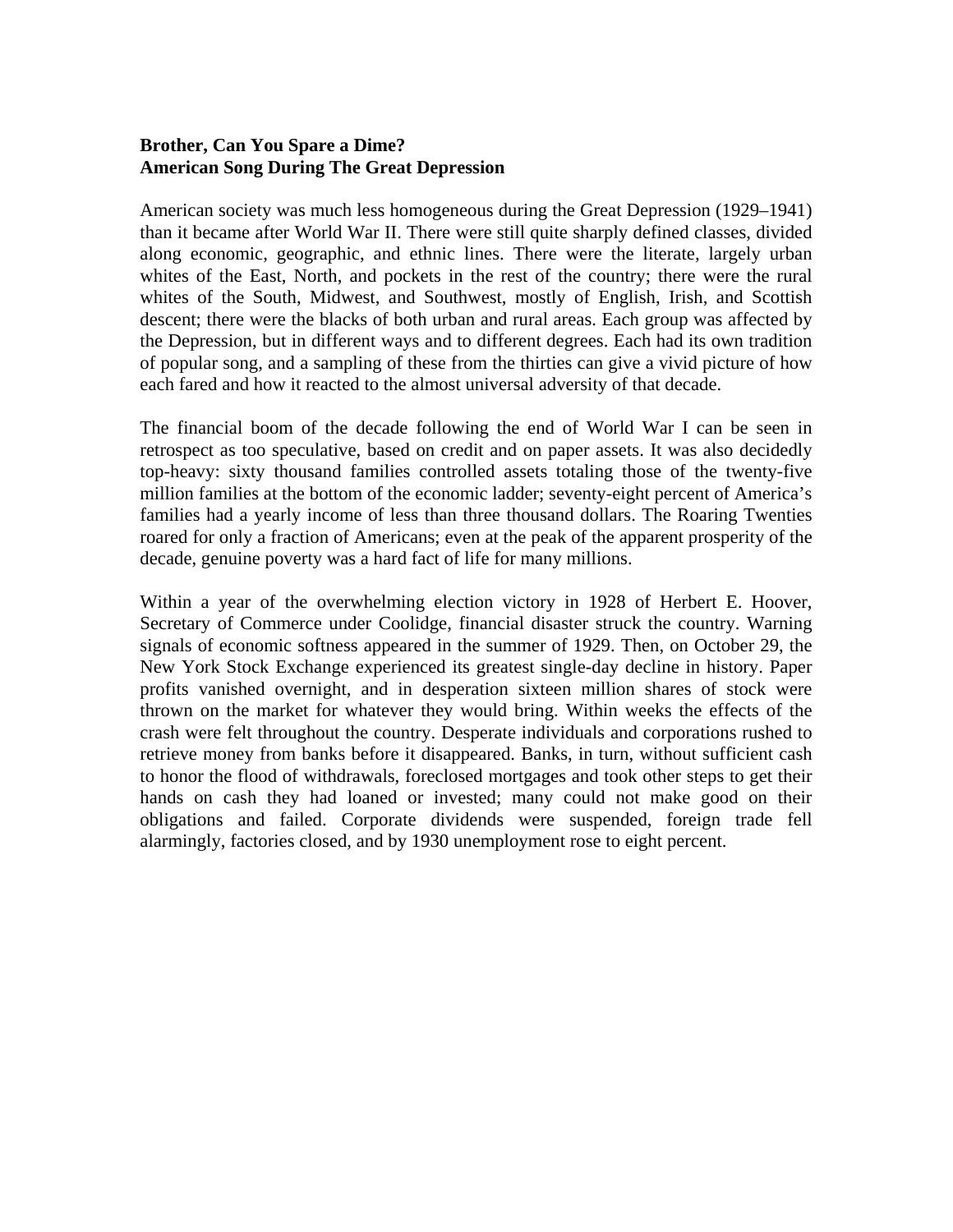The Hoover administration chose to regard the situation as merely another in a long series of recessions, and the President announced in March, 1930, that "all evidences indicate that the worst effects of the crash upon employment will have been passed during the next sixty days." But unemployment climbed at a precipitous rate, and by early 1932 some twelve million Americans were out of work—twenty-four percent of the work force. Breadlines appeared in American cities by 1930 as people lined up for free food doled out by city and state administrations. Apple vendors, many of them until recently men of affluence, appeared on the streets of New York the same year. In 1932 the report of the Emergency Conference on Unemployment in New York stated:

Here on the starving front families are breaking up and homes are being destroyed. More than 20,000 children have passed into institutions and boarding houses because parents cannot provide for them. . . . The depression has swallowed up working girls and is now reaching teachers, college graduates, and trained office workers who have been accustomed to good incomes and comfortable homes.

More than twenty-three hundred banks had failed by 1931, each failure stripping citizens of savings and other assets. Corporate profits, which had been more than nine billion dollars (before taxes) in 1929, had totally vanished; there was, instead, corporate loss of over three billion in 1932. Automobile production had declined sixty-five percent in the same period, iron and steel output fifty-nine percent, shipbuilding fifty-three percent, furniture manufacture fifty-six percent. Despite all this, the federal government steadfastly refused to give relief directly to individuals; the only relief measure enacted, the Reconstruction Finance Corporation Bill of 1932, made loans to banks, railroads, and industry. Congressman Hamilton Fish, Jr., of New York was widely quoted as saying, "If we don't give it [relief to millions of Americans] under the existing system, the people will change the system. Make no mistake about that."

When the Depression began, the popular-music industry of white urban America was large, prosperous, and dedicated to the proposition that Americans turned to song for amusement, entertainment, and escape.

This had not always been true. For over half a century after the Hutchinson Family came down from the mountains of New Hampshire in the early eighteen-forties proclaiming themselves "more social reformers than entertainers" and Henry Russell began writing and singing songs dramatizing the evils of alcohol and slavery, American popular song had concerned itself with social and political matters. The events leading up to the Civil War, and the war itself, were the subjects of a majority of the songs written in the fifties and sixties. There was some return to simple lyricism and personal emotions after the war, but songs still dealt with alcohol, child labor, and the like.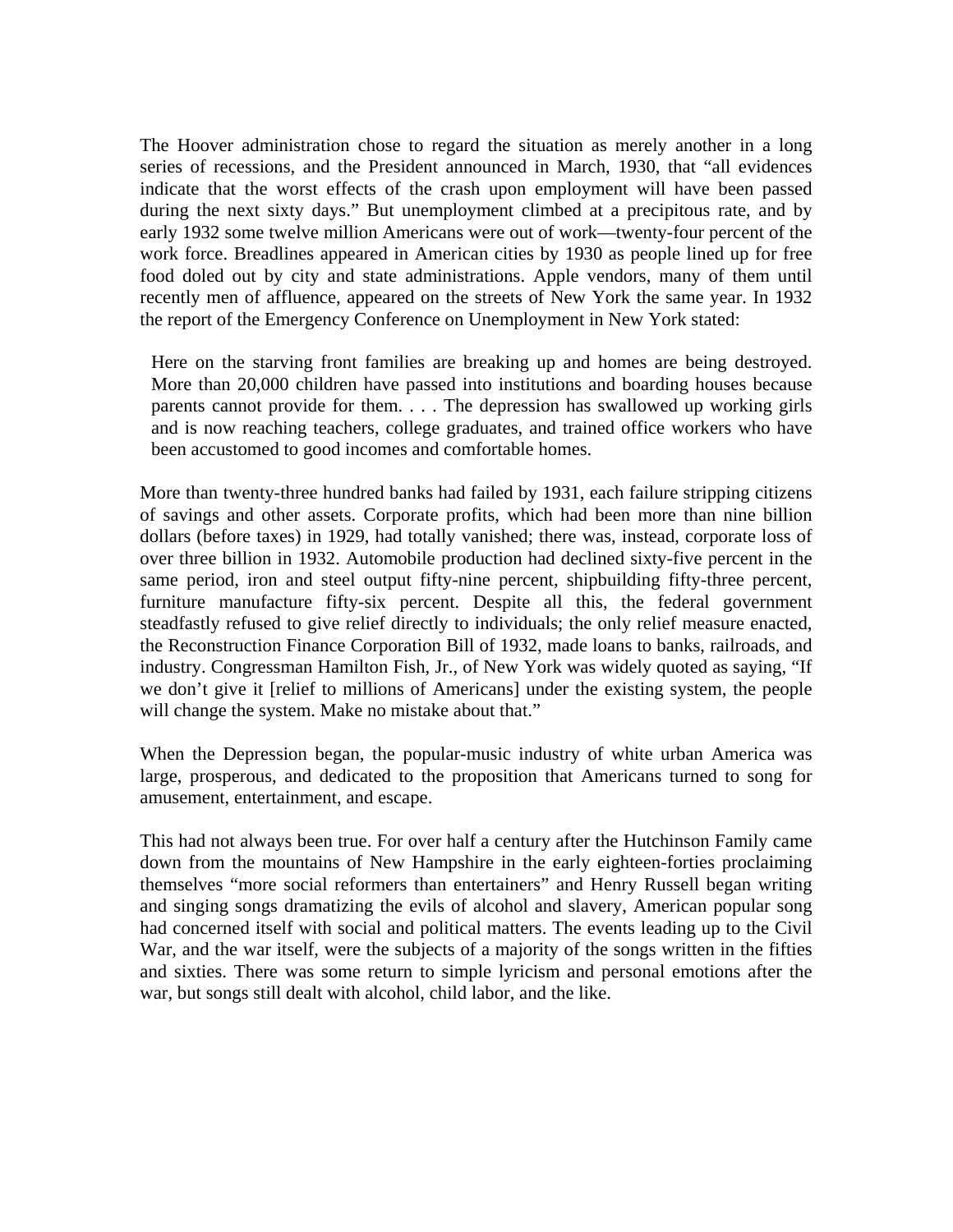This all changed in the last decades of the nineteenth century and the first of the twentieth. A new breed of music publisher—Isidore Witmark, Charles K. Harris, Thomas B. Harms, Willis Woodward—began handling popular music exclusively; their simple goal was to determine what type of song was in most demand and to bring out as many such songs as possible. In his autobiography, Harris, the composer of the tremendously popular "After the Ball," put it the simplest possible way:

When writing popular songs always bear in mind that it is to the masses, the untrained musical public, that you must look for support and popularity. Therefore, do not offer them anything which in subject and melody does not appeal to their ear. To do that is just so much time thrown away.

Tin Pan Alley, as America's music industry of this period came to be called, succeeded in spectacular fashion in determining public taste and in finding and encouraging composers of great talent and even genius: Harris himself, Paul Dresser, Gus Williams, Albert Von Tilzer, George M. Cohan, Irving Berlin, Jerome Kern, George Gershwin, Cole Porter, Richard Rodgers, Harry Warren, and many others.

These men wrote simple yet often sophisticated songs dealing almost exclusively with personal emotions—romantic love, friendship, gentle nostalgia. Their songs were sung in vaudeville or other forms of musical theater and were sometimes recorded, and some sold millions of copies of sheet music from which Americans played and sang in their homes. World War I brought a handful of topical songs, such as "Over There" and "The Rose of No Man's Land"—not enough to even begin a new tradition of "relevance." The twenties saw the start of greater exploitation of the media of phonograph and radio. The first licensed station in America, KDKA in Pittsburgh, began broadcasting in 1920; commercial sponsorship of radio programs began in 1922; and the National Broadcasting System initiated nationwide network broadcasts in 1926. When the Depression began, forty percent of American families owned radios; a decade later the figure had grown to eighty-six percent. But it was a brand-new medium, the sound movie, that was the most exciting new outlet for popular song during the Depression.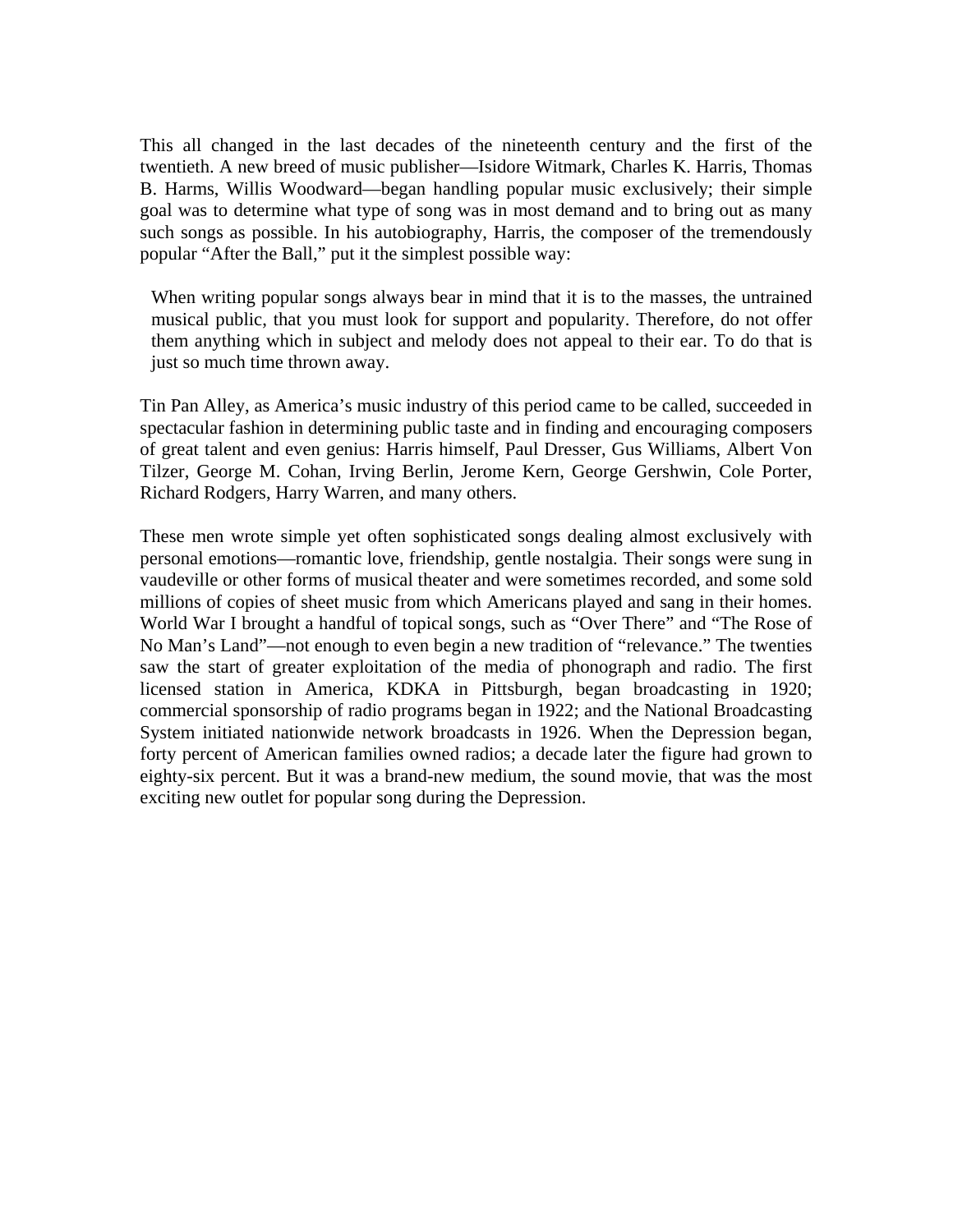The first full-length commercial movie with a synchronized soundtrack, *The Jazz Singer,* was made in 1927 and shown the following year all over the country. Nineteen-twentynine brought original productions for the new medium, such as *Sunny Side Up,* with Janet Gaynor and Charles Farrell, and also productions that were little more than filmed musical revues—*Hollywood Revue of 1929* and *Gold Diggers of Broadway,* for example. By 1930 the industry claimed that there were a hundred million movie admissions each week, despite the economic state of the country. Composers, arrangers, singers, dancers, and producers headed for California in a steady stream, finding there all the money needed for the largest orchestras, the most lavish sets, the largest casts, the most expensive stars. Nothing epitomizes Depression entertainment better than the movie musicals fashioned out of this abundance of money and talent: *Paramount on Parade* (1930), with more than thirty-five stars of music, dance, and comedy signed up by this studio alone; *The Big Broadcast of 1932,* which launched Bing Crosby and featured Burns and Allen and Kate Smith; *Flying Down to Rio* (1933), with Fred Astaire and Ginger Rogers; the Busby Berkeley spectaculars, such as *Forty-second Street* (1933), with Dick Powell and Ruby Keeler; *Bright Eyes* (1934), with Shirley Temple singing "On the Good Ship Lollypop." Each of these movies fashions a fantasy world of some type—the glittering sophistication of an unreal New York, the carefree world of show people, the make-believe world of childhood.

The music in such movies, and in the revues and musical comedies still popular on the stage, likewise deals in fantasy and escape. And this was apparently just what Americans wanted from their popular music. As Richard Rodgers put it:

Breadlines seemed less burdensome if one could sing. Somehow, political chaos was less unsettling if you hummed through its storms. And Armageddon couldn't threaten us if we kept whistling "Bye Bye Blackbird."

Bob Dylan has been quoted as saying:

Rudy Vallee. Now that was a lie, that was a downright lie, Rudy Vallee being popular. What kind of people could have dug him? . . . If you want to find out about those times and you listen to his music you're not going to find out anything about the times. (*The Age of Rock.* New York: Random House, 1970)

But one can learn a great deal about those times from the music of Vallee and his contemporaries: that this music served to take people's minds away from the troubles of that difficult period. It was music of reverse social protest, perhaps. It was written and performed by people who were better off financially than most Americans, and its optimistic tone and its reluctance to deal in any way with the state of American society may stem in part from the fact that few successful songwriters found themselves on relief or in breadlines. But anyone who can remember the time can attest that such music most decidedly helped buoy spirits.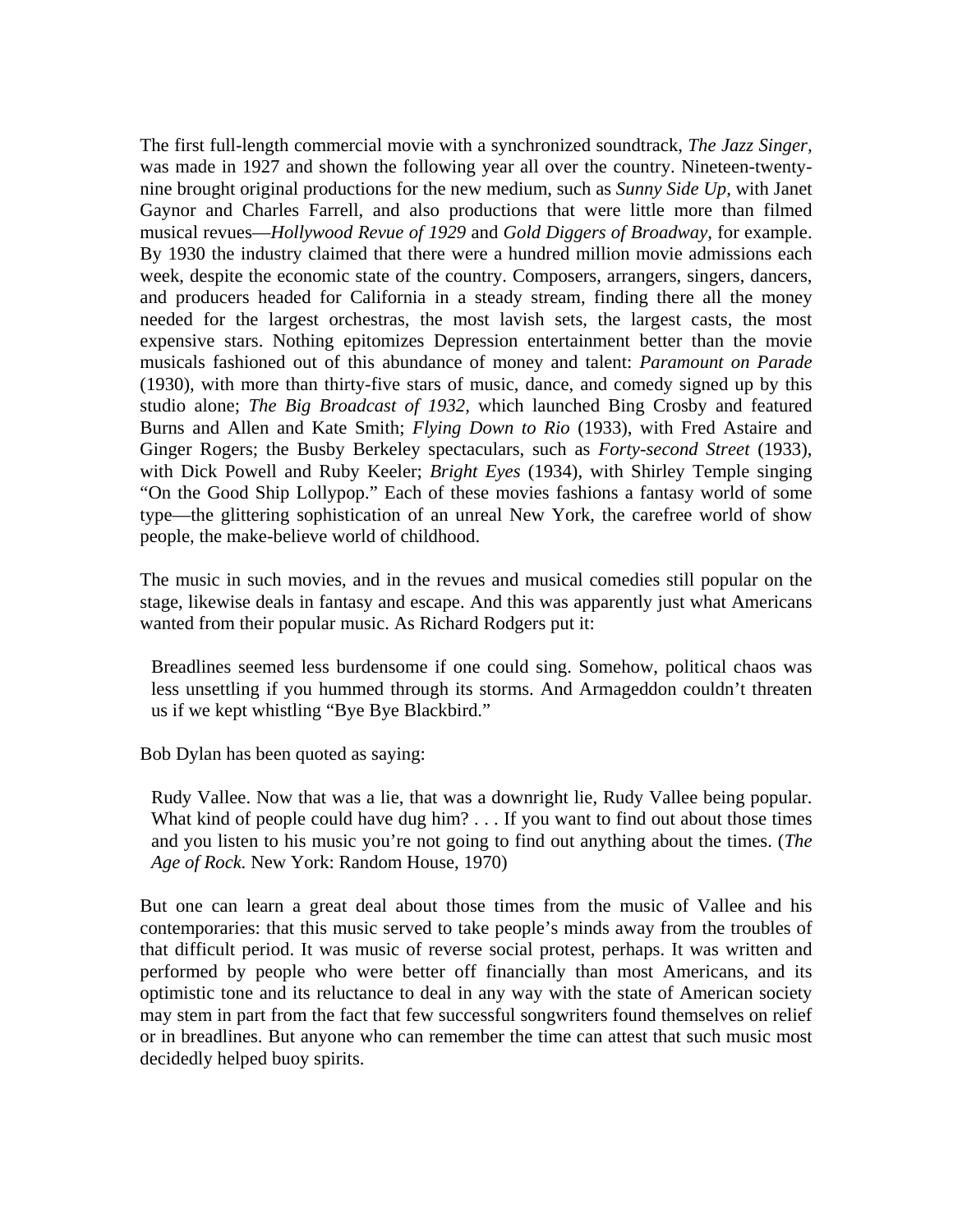And, not incidentally, many of the very best songs in the entire history of American popular music were written during the Depression: "Embraceable You," "Night and Day," "Yesterdays," "Easter Parade," "Smoke Gets in Your Eyes," "Red Sails in the Sunset," "It's Easy to Remember," "In the Still of the Night," "Love Walked In," "September Song," "All the Things You Are," and many others.

Once Franklin D. Roosevelt received the Democratic nomination for president in the summer of 1932, his victory was guaranteed; he carried forty-two states, with 472 electoral votes to Hoover's fifty-nine. When he took office in 1933, Roosevelt was prepared to launch his New Deal with a barrage of actions and programs. He declared a bank holiday for four days to forestall further panic and bank failures, proposed the Emergency Banking Bill, reassured everyone in his first fireside chat that the banks would be secure when they reopened, and thus brought at least temporary relief to this critical front. His first hundred days brought the enactment of fifteen major laws and programs, including the CCC (Civilian Conservation Corps), which eventually employed two and a half million men in its program of conservation and construction projects; the NRA (National Recovery Act), establishing government control over much of major industry and enabling the federal government to set wages and minimum working hours; the AAA (Agricultural Adjustment Act), raising farm prices and relieving farmers from such immediate pressures as threats of mortgage foreclosures; and the TVA (Tennessee Valley Authority), charged to plan and construct an enormous electricity-producing dam and plant. In November the CWA (Civil Works Administration) was established, with the goal of creating some four million new jobs in a matter of months. Such spectacular engineering feats as Boulder Dam, the Triborough Bridge, and the Golden Gate Bridge are monuments to this program. The WPA (Works Progress Administration) created jobs of many different sorts, including those under the Federal Theater Project, the Federal Writers' Project, and the Federal Art Program. The Social Security Act of 1935 brought relief to many aged and disabled Americans.

Relief came first to corporate America and to the urban East. Railroads and banks were able to borrow money to solve their most pressing problems, some industries were able to show profits again, some companies resumed payments of dividends, and the financial and industrial worlds took on at least a semblance of business as usual. But even though wages and salaries were up and unemployment dipped, little relief had come to the South, the agricultural West, and the urban poor. The Senate hearings of the Seventy-second Congress, after Roosevelt had been in office for some months, still heard testimony such as:

Every day we find children who come to school without breakfast and who state that they have nothing to eat in their homes. . . . Many of our children are anemic through lack of proper nourishment. . . . Milk is a luxury in most of the homes, where black coffee and bread is a large part of the diet.

Rural and agricultural sections had been particularly hard hit by the Depression. Farm income dropped more than fifty percent in the four years after 1929, and more than half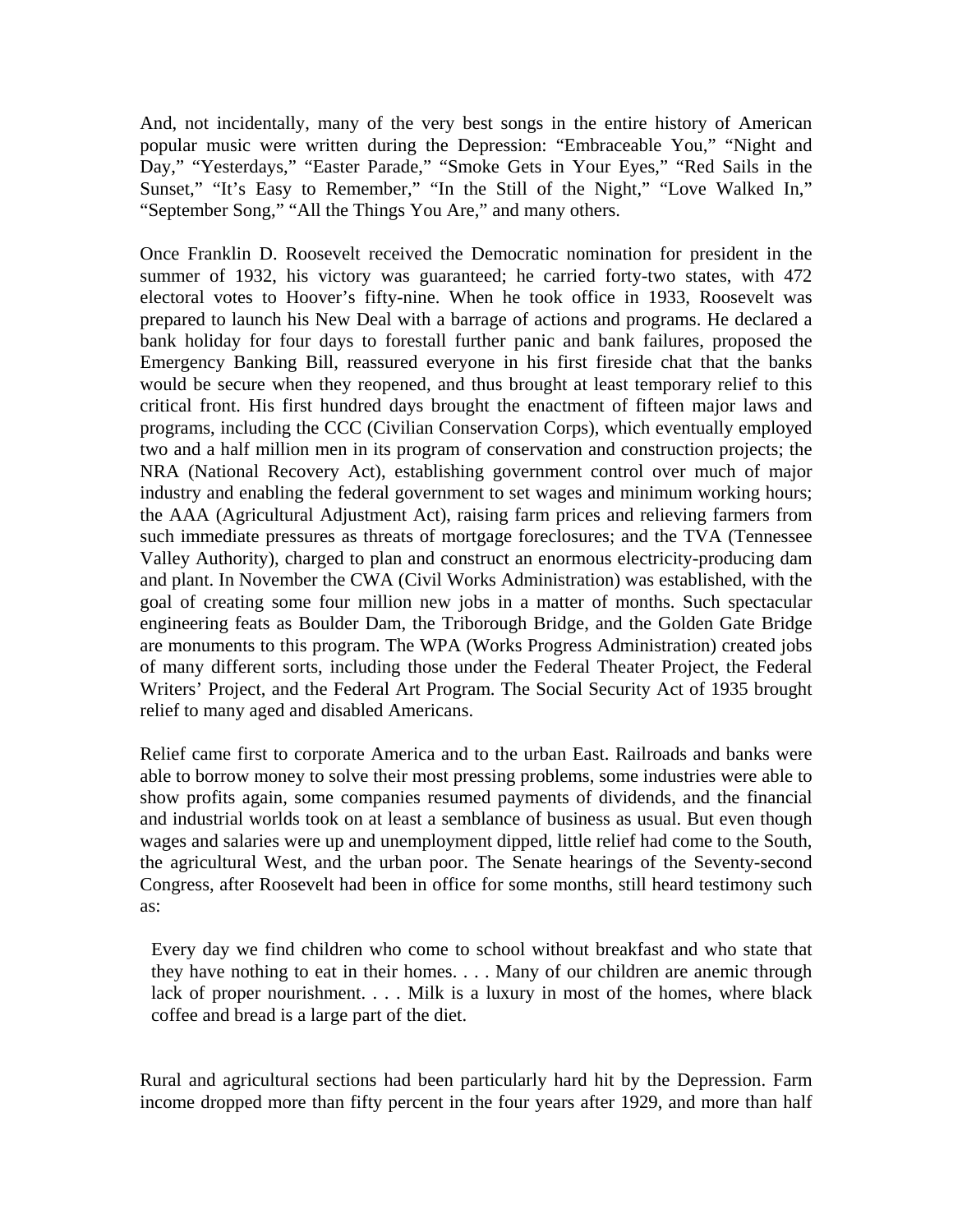the mortgaged farms in the Mideast and Midwest were delinquent. An additional strain was put on these regions by a reversal of the migration from rural to urban areas that characterized most of the early twentieth century; in the early thirties more than two million Americans returned from the cities of the East and North to their native regions. A series of natural disasters made matters even worse. Iowa, Nebraska, and South Dakota were afflicted with a plague of grasshoppers in the late summer of 1931, and that year and the next saw droughts and small dust storms in these and neighboring states. Modern agricultural practices had stripped most of the middle belt of the country of its natural grass cover and with it the moisture normally held in the grass roots. The following years were much worse, with enormous stretches of farmland simply drying up and blowing away as dust. In 1933, 1934, and 1935 much of the Dakotas, Nebraska, Kansas, Oklahoma, and Arkansas was arid, choked with dust. Nothing would grow. More than a million people packed up their meager belongings, abandoned their land, and headed west in the hope of finding some sort of work.

Though Tin Pan Alley songs reached millions through records, radio, and movies, this was not the music of all Americans. Other millions had a music descended from the British heritage of rural America and scarcely touched by the style of urban popular music.

Radio tapped this rich vein for the first time in 1922, when WSB in Atlanta began featuring hillbilly singers, fiddlers, and string bands. WBAP in Fort Worth began broadcasting square-dance music in 1923, and within a few years WLS in Chicago was beaming the National Barn Dance all over the rural Midwest and WSM in Nashville began airing the Grand Ole Opry.

Looking for ways to recoup ground lost to radio, the phonograph industry turned to this same music in the early twenties. Ralph Peer of Okeh Records set up recording equipment in an empty loft in Atlanta in 1923; and despite depressed economic conditions among most of the people who responded to performers like Fiddlin' John Carson, this venture proved profitable. Columbia, Vocalion, Brunswick, and even Victor rushed to tap this new market. Before the twenties were over, hundreds of talented hillbilly musicians had been discovered and recorded—Uncle Dave Macon, Riley Puckett, Vernon Dalhart (whose "The Prisoner's Song" sold some six million copies), Dock Boggs—and the first superstars of this genre, the Carter Family and Jimmie Rodgers, had begun their careers.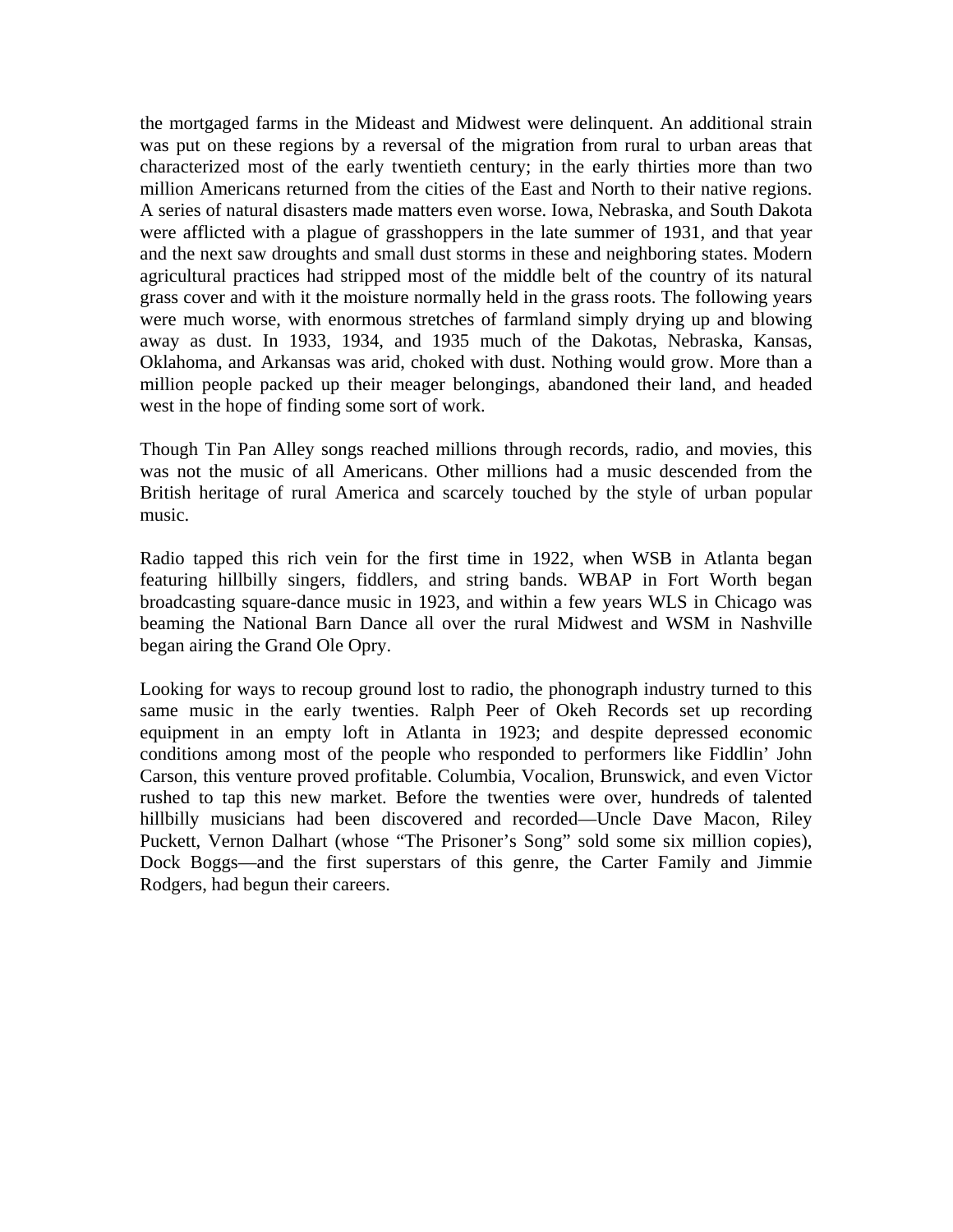Despite the disastrous effects of the Depression on the recording industry as a whole sales of individual records fell from one hundred and four million in 1927 to a mere six million in 1932—the market for hillbilly music held almost steady in the early thirties. This music had roots in a tradition, the British ballad, in which tales of personal misfortune, tragic death, and natural disasters held a central position, in which the facts of life were dealt with routinely and directly. Many country songs of the Depression are concerned with cruel working conditions, unemployment, hunger, the loss of members of a family. There is no fantasy, no use of song for escape. The only consolation is in religion, memories of childhood, the support of family and friends—all frequent topics. Listening to a number of hillbilly songs from the Depression is like looking through one of the great collections of photographs from this time showing the bleak faces of country folk, their pitiful clothing and home furnishings, the visible evidence of hunger and need. But there is little protest in the songs or in the faces, only the traditional acceptance of hard times. It would be other people, slightly later, who would appropriate elements of this music for social and political protest.

Conditions even among poor, rural whites during the Depression did not approach those among blacks. The blacks' lot had been bad enough before the Depression; once they had been freed from slavery and the Civil War had ended, most of the northern liberals who had worked so hard for abolition turned to other causes, and white southerners were unable to deal sympathetically with a difficult situation they felt had been forced on them by outsiders, particularly when their own problems were so great. Except for a mere handful of men and women of conscience, whites of both North and South largely left blacks to deal with their own problems, which were desperate and often overwhelming. The Depression did not bring new problems to blacks; it merely intensified old ones. Black unemployment was triple that of the national average; an estimated seventy percent of the blacks of Charleston were without jobs in 1931, and the figure was seventy-five percent in Memphis. The situation was no better in northern cities, where blacks were in competition for work with whites who had much better education and often had job experience. In the rural South, poverty among both whites and blacks under the tenant and sharecropper systems that had replaced slavery approached the intensity and desperation of that in famine-ridden China, in the judgment of the few people who had observed both.

The phonograph industry discovered the music of black America at the same time it began pressing discs of hillbilly music. Okeh brought out a historic record in 1920— Mamie Smith singing "You Can't Keep a Good Man Down" and "That Thing Called Love"—and the twenties saw a sizable number of blues, jazz, and gospel recordings. The dissemination of this music was almost exclusively in the black world, rural and urban; some major recording companies set up subsidiaries to handle only "race" records, as they were first called. The Depression dealt this branch of the recording industry a severe blow, and many black musicians survived the period only by playing in big bands, which offered a kind of jazz that was more refined, according to white taste, and that became quite popular among affluent white audiences in large cities. But there remained at least a trickle of black-oriented blues and jazz records, and these dealt with the Depression as did the music of rural whites—by taking events of the time as subject matter, by finding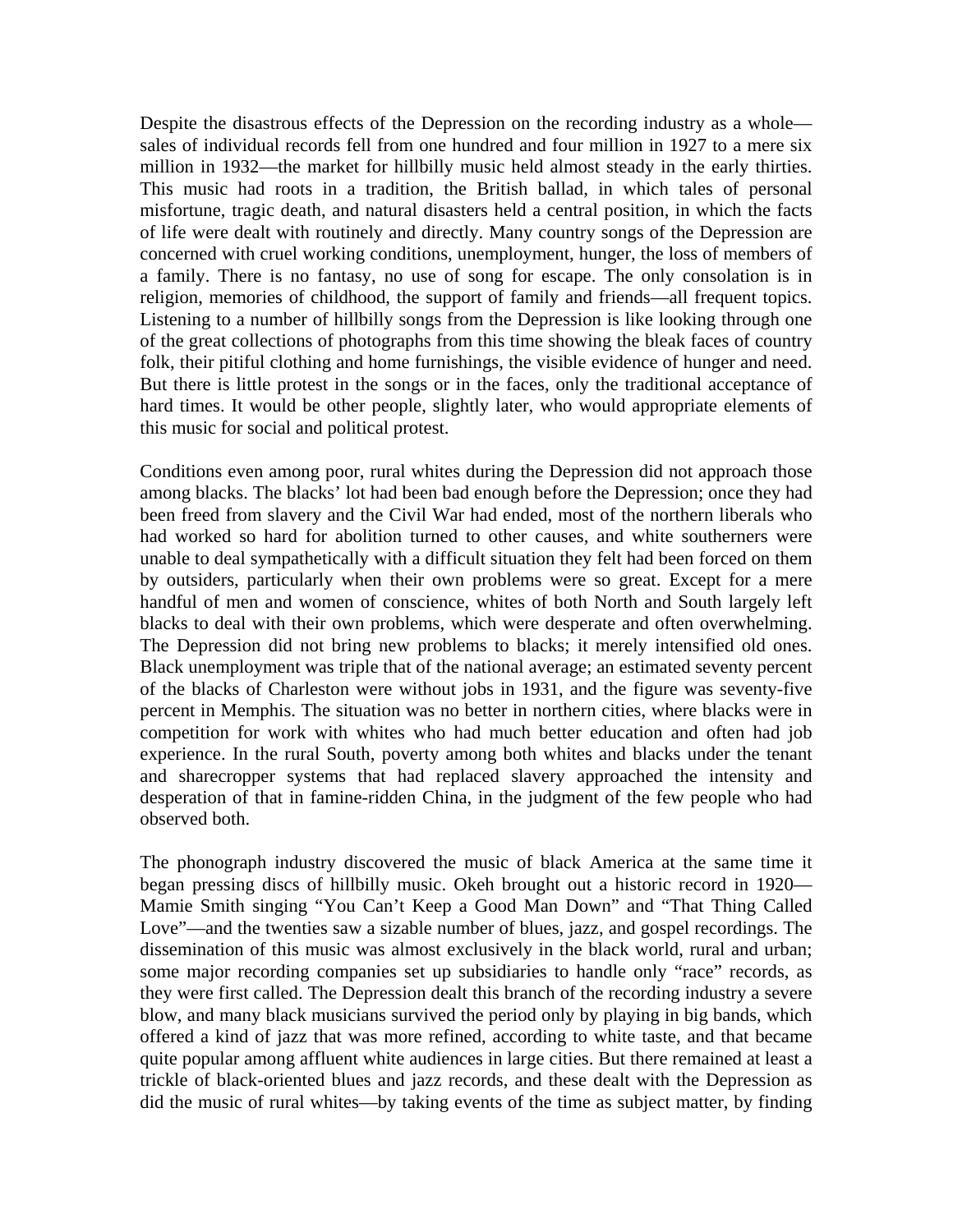solace in commenting on or complaining about the state of their lives rather than in escaping from reality. Black music of this sort tended to be even more topical, and we find blues dealing not only with the events and effects of the Depression but also with the government's attempts to cope with the disaster. Few of the "alphabetical agencies" afforded much relief to blacks, as we are told in Big Bill Broonzy's "WPA Blues" and Washboard Sam's "CCC Blues." But here too we find complaint and lament, often tinged with humor, rather than protest.

Despite the slow pace of recovery, Americans felt that Roosevelt was doing as much for them as was humanly possible, and he was reelected by an overwhelming margin in 1936 over Governor Alf Landon of Kansas. The President acknowledged in his second inaugural address, "I see one-third of a nation ill-housed, ill-clad, ill-nourished." Programs of massive federal relief and deficit spending continued, and in the first months of 1937 it appeared that the Depression was coming to an end. Industrial output was up, national income was almost twice what it had been four years earlier, and unemployment dropped to about fourteen percent. But unexpectedly the economic situation worsened again. In the late summer of 1937 industry experienced a slump almost as severe as in 1929–30, and unemployment abruptly climbed back up to ten million, or almost twenty percent of the work force.

Roosevelt's second term was marked by severe labor disorders. Only six percent of the nation's workers had been unionized in 1932. Sustained by federal relief programs and strengthened by provisions of the NRA that empowered workers to organize and bargain with less fear of reprisal, labor became strong enough to fend for itself when the Supreme Court declared the NRA unconstitutional in 1935. The first signs of a new militancy had come in 1934, with strikes in Minneapolis and a general strike in San Francisco. The CIO (Committee—later Congress—of Industrial Organizations), organized by John L. Lewis as a sort of superunion for greater strength, encouraged members to use all means at their disposal to press their demands. By 1937 there were many bitter struggles, with management often using force to curb labor, and workers retaliating with the new tactic of the sit-down strike, which effectively prevented management from bringing in nonunion workers. In 1937 alone the NLRB (National Labor Relations Board), established in 1935 to mediate labor disputes, was asked to intervene in more than thirtytwo hundred strikes, involving a million and a half workers.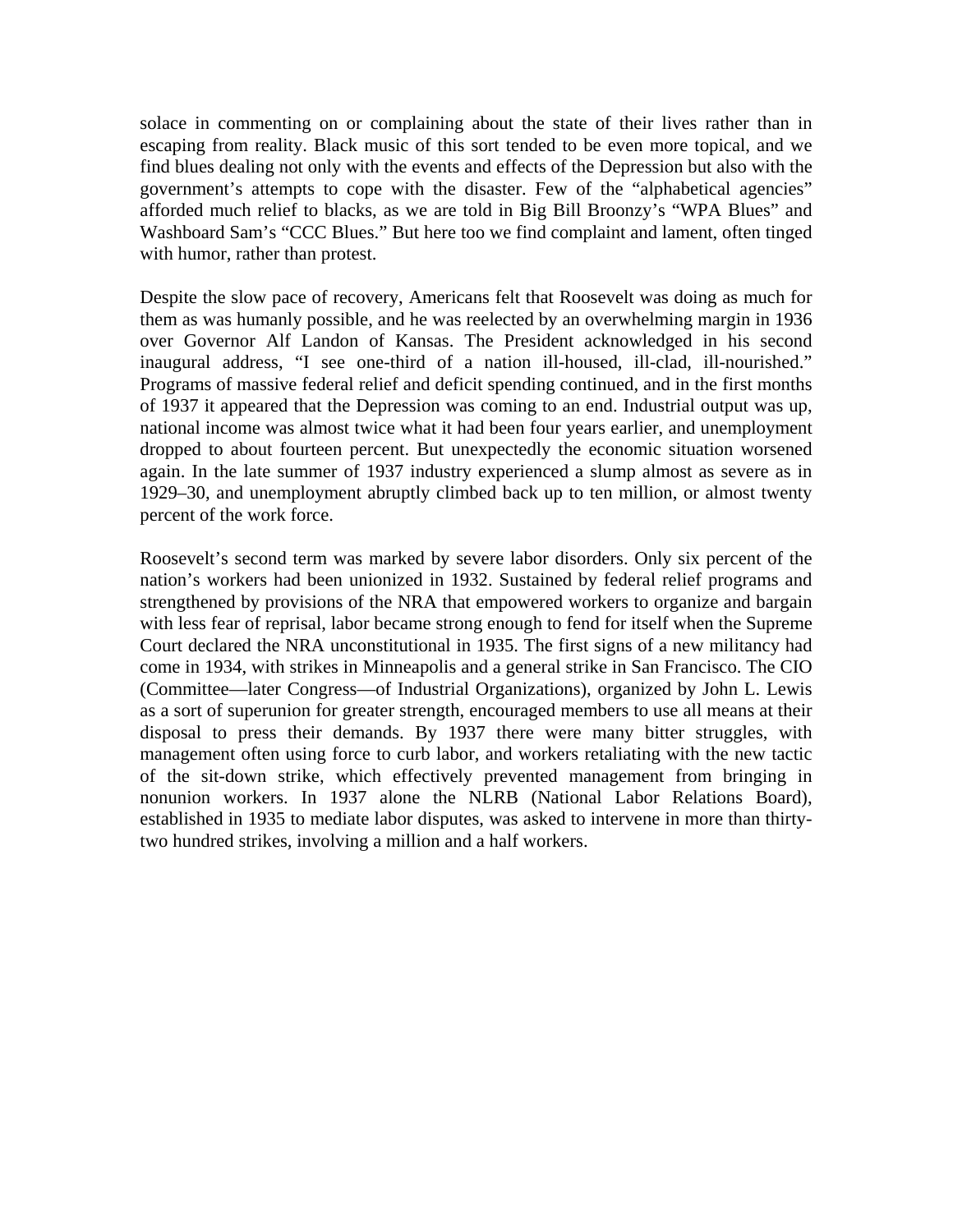Ravaged by the Depression and torn by the most widespread labor disputes in its history, America in the thirties was ripe for radical political activity. Marxist theorists had long dreamed of a "people's music" that would unify their movement and carry it to the "masses"—the common people and workers, who to this point had been remarkably indifferent to Marxist overtures. The *Red Song Book* of 1932 was a total failure—not surprisingly, since the songs were European and totally unfamiliar to the American workers. At just this time there was a spontaneous beginning of protest songs in the language of hillbilly music, particularly in areas such as the coal-mining country of Kentucky, where living and working conditions were unusually cruel and labor revolts were frequent and bitter. The Communist Party of America made a first attempt to tap these feelings and the music growing out of them in 1935, when Ray and Lite Auville, a coal-mining couple from West Virginia, were brought to New York and extolled by the *Daily Worker,* and a collection of eight of their songs was published. At this same time John Lomax was bringing "people's music" to eastern urban intellectual, artistic, and political circles with Leadbelly (Huddie Ledbetter) and his Texas-Louisiana prison and work songs and blues.

But it was not until late in the Depression that the "proletarian renaissance" brought together elements of the intellectual-radical community with music and musicians of the working class. On March 13, 1940, Will Geer organized a benefit program for migrant workers featuring a mixed group of musicians: Leadbelly, Aunt Molly Jackson ("poetess laureate of the Kentucky miners"), Harvard-educated Pete Seeger, the commercially popular Burl Ives, Woody Guthrie ("folk poet of the Dust Bowl"), and Bess and Alan Lomax. Soon after, the first "hootenanny," featuring many of these same people, was held during a Democratic fund-raising drive in Seattle. Out of all this activity came the Almanac Singers—originally Seeger, Lee Hayes (once a sharecroppers' union organizer), Millard Lampell, and Pete Hawes but soon numbering Guthrie, Josh White, Leadbelly, Sonny Terry, the Lomaxes, and others among its sometime performers. The group embarked on a cross-country tour in 1941, singing for union meetings, gatherings of liberal intellectuals, and radical political groups. An album, *Talking Union* (Keynote 304), followed, and the group began achieving commercial success. But their antiwar album, *Songs for John Doe,* was ill-timed, and during and after the war they were attacked by the press for their political affinities and by Congress for their pro-Communist sympathies; soon they could no longer make records or public appearances. In retrospect it can be seen that their chief impact was on a small group of urban intellectuals, not on the working classes.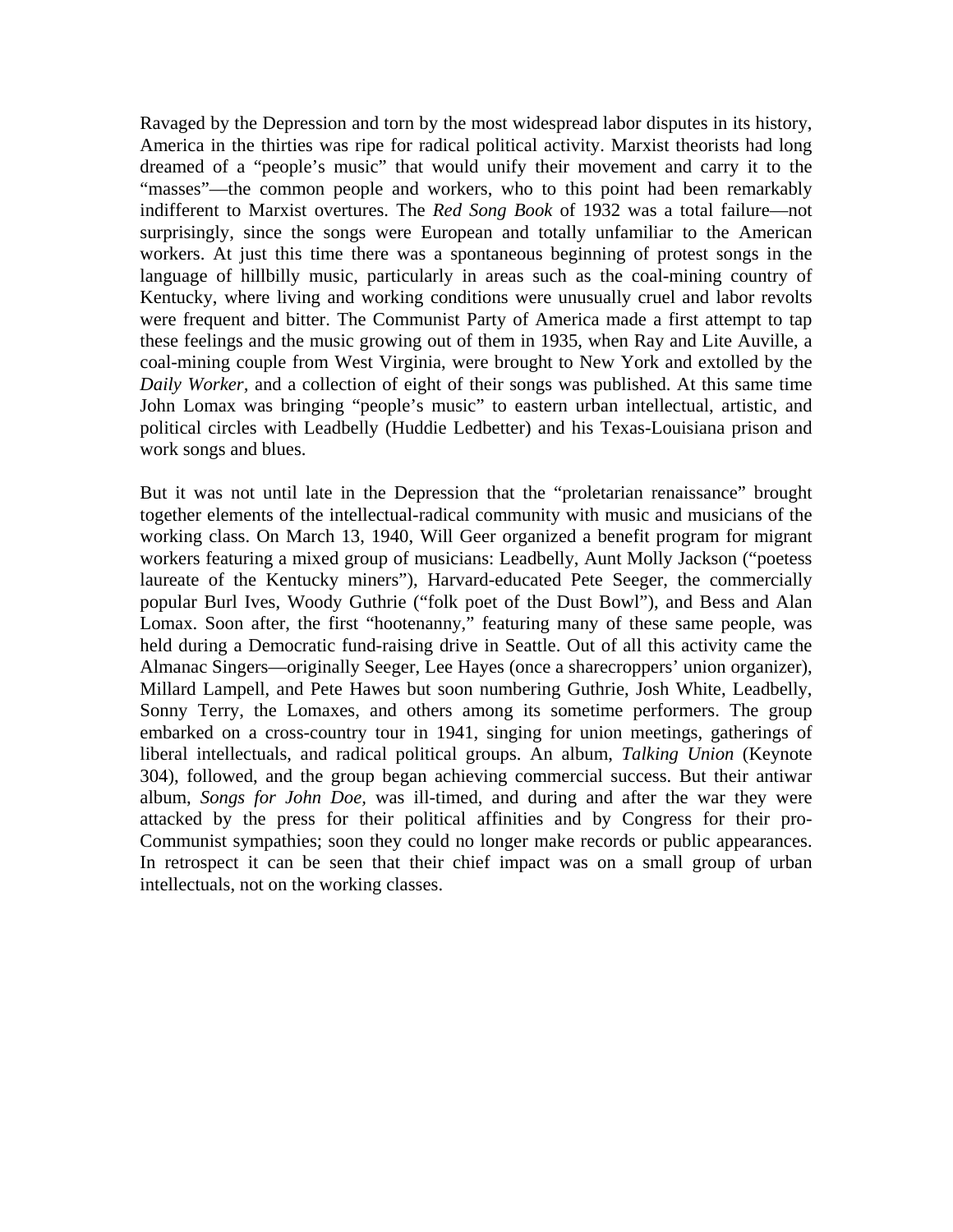It will never be known if the New Deal would eventually have brought the country to full recovery. America had been concerned largely with its own problems since 1929, but events abroad brought the Great Depression to an abrupt end. Italy attacked Ethiopia in 1935, and civil war broke out in Spain a year later. After Germany invaded Poland in September, 1939, it was only a matter of time before the United States was actively involved in the spreading conflict. The American arms embargo was lifted in early 1941, and House Bill 1776, making America the "arsenal of democracy," paved the way for an appropriation of seven billion dollars, then another of six billion, for a massive increase of arms production. Pearl Harbor, the declaration of war, and the mobilization of fifteen million Americans followed in short order. In two years the country went from a depressed economy with a ten percent unemployment rate to full production and employment. The Depression ended so abruptly, and under such dramatic conditions, that its passing was hardly noticed. And as American troops went off to war, it was to the music of the big bands of Glenn Miller, Tommy Dorsey, and Benny Goodman, playing a synthesis of what had been two different strands of American popular music—Tin Pan Alley and jazz.

Popular music served most Americans during the Depression as either escape or complaint. It seems remarkable that so little protest was voiced, so few attempts made to use popular music for political purposes. But, for that matter, there was a remarkable lack of radical political activity for a country going through such hard times. Once Roosevelt had been elected, once the party held responsible for the financial crash had been voted out of office, the country was content to have faith in its new leadership. In the end, the major accomplishment of protest music in the thirties was to lay the groundwork for the much more successful, much more popular protest music of the sixties.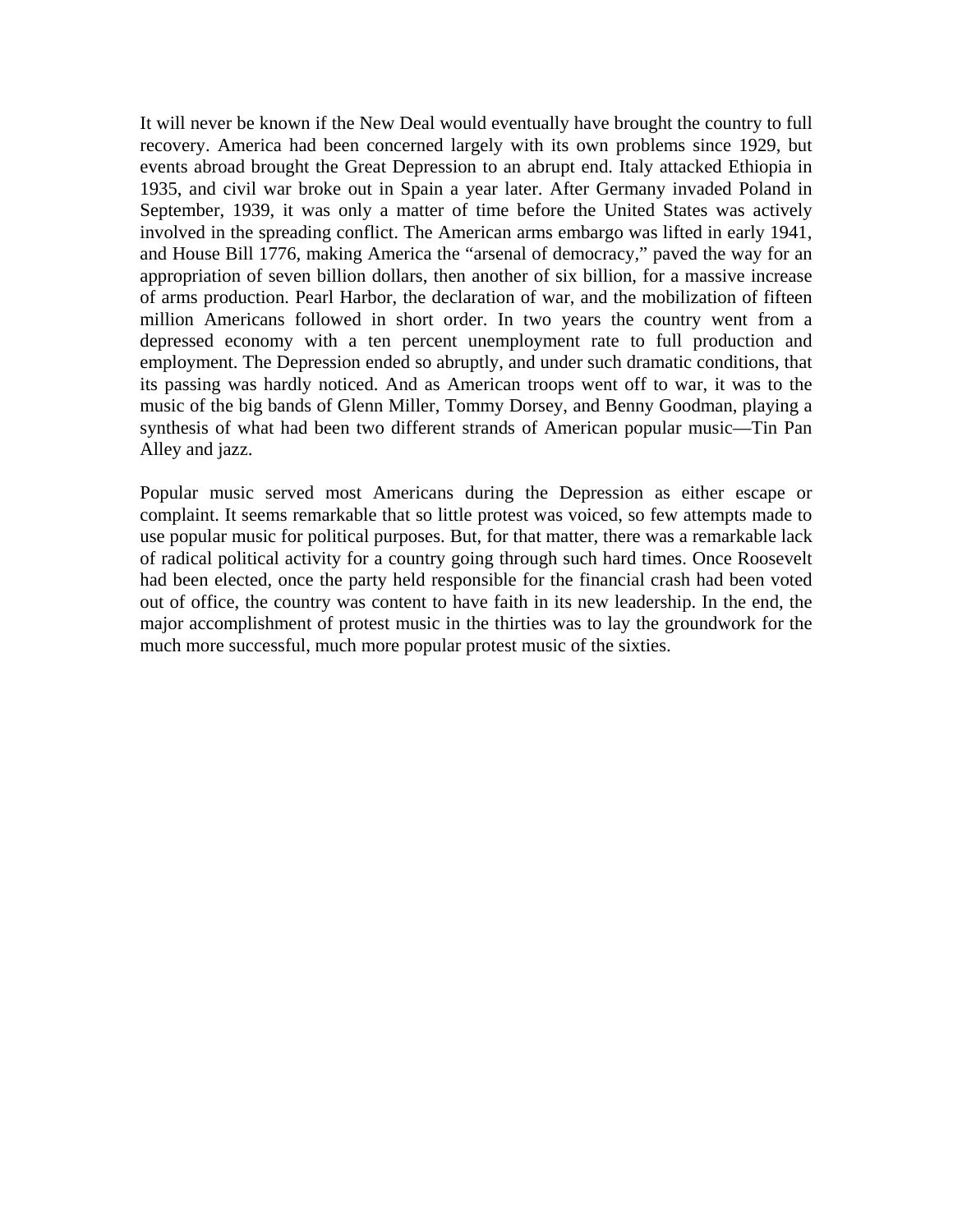# **Brother, Can You Spare a Dime?**

(E.Y. Harburg and Jay Gorney) (From *Americana*) Bing Crosby, with Lennie Hayton and His Orchestra. *Recorded October 25, 1932, in New York. Originally issued on Brunswick Br 6414.* 

"Brother, Can You Spare a Dime?" is a genuine rarity, a Tin Pan Alley song written during the Depression that speaks directly to the facts of life of this difficult time. The lyrics are bitter: the verse sketches a portrait of a man who has always been "right there on the job . . . when there was earth to plow or guns to bear," and who is now "standing in line just waiting for bread." The refrain completes the vignette: after service in the war ("full of that Yankee Doodle-de-dum, half a million boots went slogging through Hell") and in peace ("Once I built a railroad, made it run"), the protagonist has been reduced to begging in the street ("Say, don't you remember . . . Brother, can you spare a dime?"). The music is superficially in the stream of popular music of the day, made up of a verse followed by an AABA thirty-two-bar chorus, with ragtime-derived syncopated rhythms. Exceptionally, it is in a minor key, with chains of striking chromatic harmonies. In a good performance, it projects a poignancy more characteristic of such European writers as Kurt Weill than of Americans.

The song was introduced in the Broadway musical *Americana,* which opened on October 5, 1932, and ran for seventy-seven performances, with a cast including George Givot, Peggy Cartwright, Albert Carroll, Lloyd Nolan, and Gordon Smith. Despite the atypical nature of "Brother, Can You Spare a Dime?"—or perhaps because of it—the popularity of the song long outlasted that of the show.

E. Y. Harburg, born in New York in 1898, has been one of America's best lyricists of the twentieth century. Among his more memorable musicals and movies are *The Wizard of Oz, Finian's Rainbow, Jamaica, Bloomer Girl,* and the *Ziegfeld Follies of 1934,* and he wrote the lyrics of such immortal songs as "April in Paris," "Over the Rainbow," "It's Only a Paper Moon," and "How Are Things in Glocca Morra?" Gorney, like so many other successful Tin Pan Alley composers of the time, was born in Russia (1896). He went to Hollywood in 1933 and wrote the scores for such movies as *Stand Up and Cheer* (1934).

Bing Crosby has been, quite simply, the most popular entertainer in America in the twentieth century. He began his career as a member of a trio, the Rhythm Boys, singing with Paul Whiteman's orchestra, recording, and making a movie in 1930, *King of Jazz.* Later that year Crosby made his debut as a solo performer, singing with Gus Arnheim and his Cocoanut Grove Orchestra; his first big hits were "I Surrender, Dear" and "Just a Gigolo" in early 1931.

Crosby's first radio show, a fifteen-minute program, began in 1931, and in only a few years he became permanent host of a large network show, the *Kraft Music Hall.* His first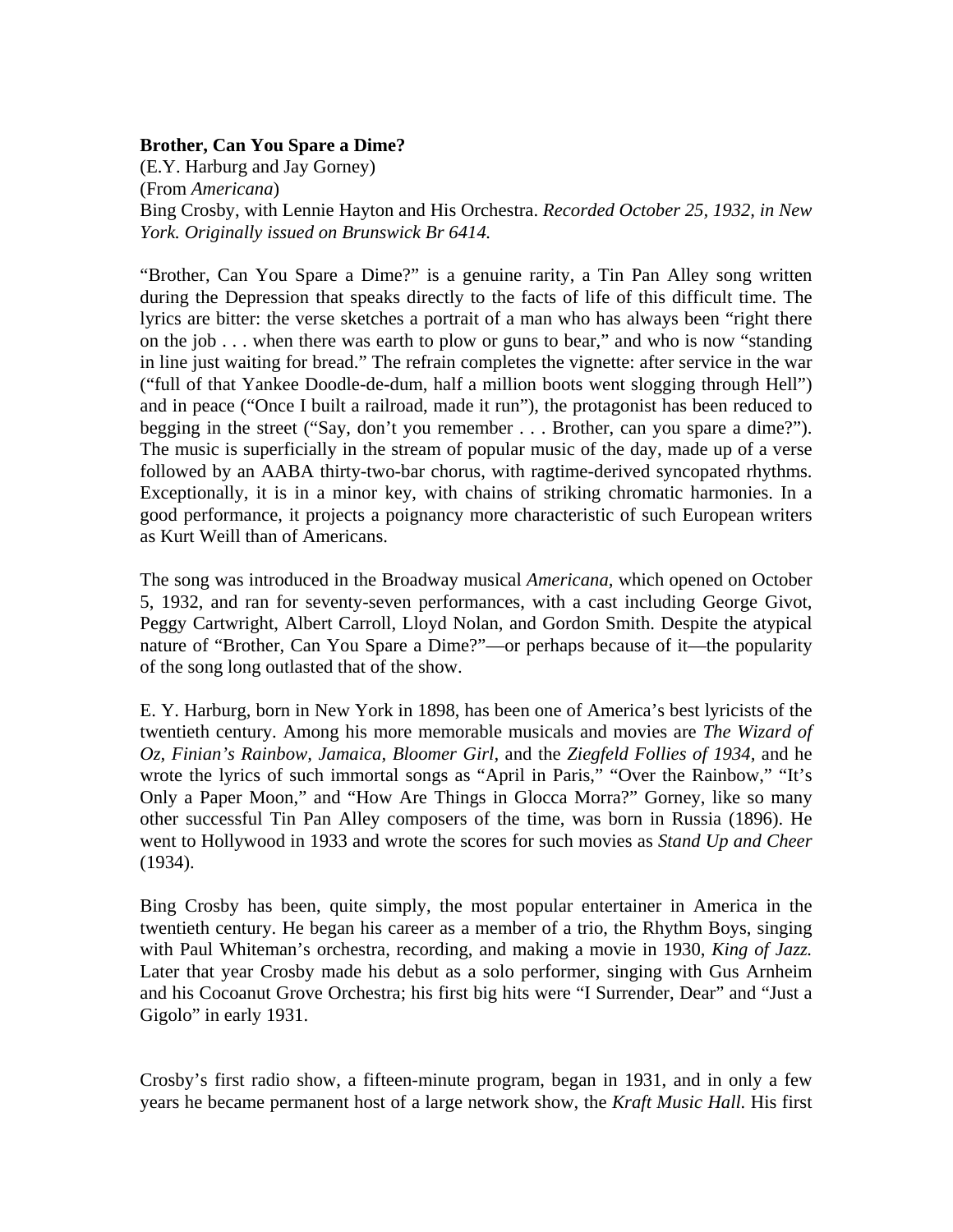starring movie, *College Humor,* was made in 1933. After this his starring performances in all media—records, radio, movies, stage performances, and eventually television become too numerous and too well known to require retelling here.

Americans who lived through the Depression think of Crosby with a special affection, not only because of his skills as a performer but perhaps even more because of the affable, unruffled, sympathetic, reassuring personality that shone through whatever song he was singing or role he was playing. It was difficult to lose faith in a country that had produced a Bing Crosby.

### **The Boulevard of Broken Dreams**

(Al Dubin and Harry Warren) (From the film *Moulin Rouge*) Deane Janis, with Hal Kemp's Orchestra. *Recorded October 31, 1933, in Chicago. Originally issued on Brunswick Br 6734.* 

*Moulin Rouge,* a 1933 movie musical with a cast including Constance Bennett, Franchot Tone, Russ Columbo, and the Boswell Sisters, made little impact on the history of film (it had nothing to do with the famous film of the same name made some two decades later, which was about the French painter Toulouse-Lautrec), but it did have a splendid score by Harry Warren and Al Dubin. (Another song from *Moulin Rouge,* "Coffee in the Morning, Kisses in the Night," may be heard on New World Records NW 240, *Where Have We Met Before? Forgotten Songs from Broadway, Hollywood, and Tin Pan Alley.*) Constance Bennett, who sang so rarely that she never recorded, sang "The Boulevard of Broken Dreams" in the film. This song is a splendid example of another rather rare type of piece, more somber and serious than most songs of the time, perhaps indirectly reflecting the mood of America during the Depression. "Stormy Weather" (1933), by Harold Arlen and Ted Koehler, is probably the most famous song of this type.

"The Boulevard of Broken Dreams" had been recorded before the release of the film. Other recordings followed quickly. Benny Goodman brought it out, with Helen Ward singing, as did the Ted Weems band (with vocalist-whistler Elmo Tanner) and Jan Garber's orchestra (Lee Bennett, singer). Frances Langford recorded it with Harry Sosnik's band, and as late as 1950 Tony Bennett made such a popular disc of it that Columbia rewarded him with a long-term contract. The song had a much more distinguished career than the movie in which it appeared.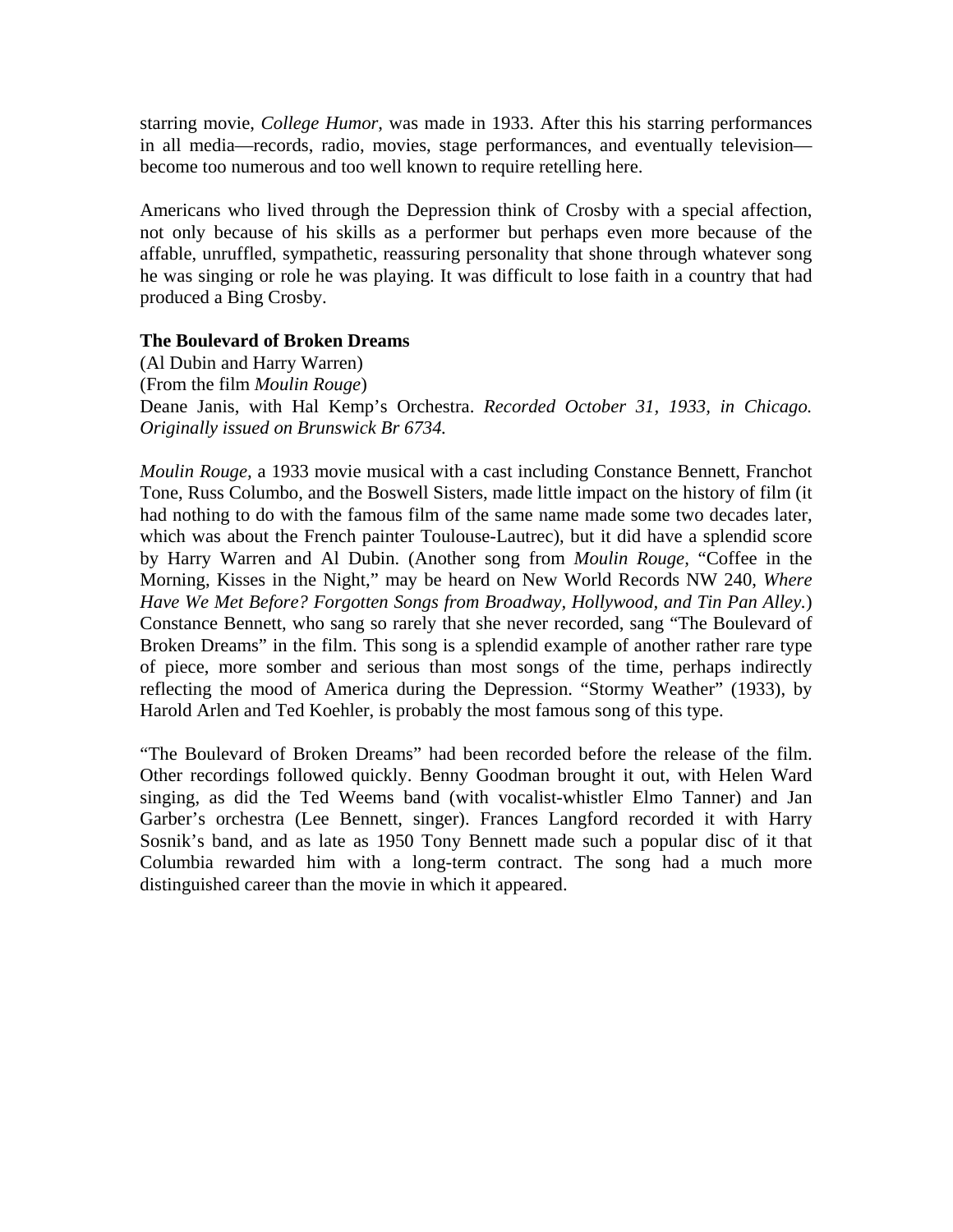Hal Kemp formed his first orchestra in the twenties while he was a student at the University of North Carolina. His first bands, recording under such names as the Carolina Club Orchestra, the Southland Syncopators, Hal's Dixie Collegians, and the Carolina Collegians, featured a lively, white jazz-ragtime bounce. After turning to a smooth, sweet sound in the early thirties, the Hal Kemp Orchestra became one of the most popular recording and dance bands of the time, in particular favor for college dances. The band collapsed after Kemp's death in an accident in 1941.

Al Dubin and Harry Warren were one of the best songwriting teams of the thirties. A mere list of a few of their most popular songs, all from movie musicals, will serve as a reminder not only of their talent but of their versatility: "Tiptoe Through the Tulips," "I Only Have Eyes for You," "You Must Have Been a Beautiful Baby," "Lullaby of Broadway," "Jeepers Creepers," "The Anniversary Waltz," "Shuffle Off to Buffalo." And when it is remembered that Warren, in collaboration with other lyricists, wrote such songs as "Chattanooga Choo Choo," "You'll Never Know," and "On the Atchison, Topeka and Santa Fe," a portrait of him as one of the giants of Tin Pan Alley clearly emerges.

# **Life Is Just a Bowl of Cherries**

(Ray Henderson and Lew Brown) (From *George White's Scandals of 1931*) Rudy Vallee and His Connecticut Yankees. *Recorded August 1931, in New York. Originally issued on Victor 22783.* 

In the early years of the Depression, Tin Pan Alley turned out many aggressively optimistic and cheerful songs as one way to make Americans forget the problems of the times. There were, for example, "Happy Days Are Here Again" (1929), music by Milton Ager and lyrics by Jack Yellen, written for the movie *Chasing Rainbows,* but later put to effective political use, and "Smile, Darn Ya, Smile" (1931), music by Max Rich and lyrics by Jack Meskill and Charles O'Flynn.

The most popular song of this genre was "Life Is Just a Bowl of Cherries," introduced by Ethel Merman in *George White's Scandals of 1931.* Ray Henderson wrote the music and Lew Brown the lyrics for this show, among whose other hits were "The Thrill Is Gone" and "That's Why Darkies Were Born." Merman recorded several songs from the show with piano accompaniment in 1931, but the version chosen for this record is by Rudy Vallee, with its more characteristic sound of a band backing the vocal. Later that year Brunswick released *Gems from George White's Scandals,* containing the top hits of the show sung by a group of artists including Bing Crosby and the Boswell Sisters, the first album with a group of songs from a single show.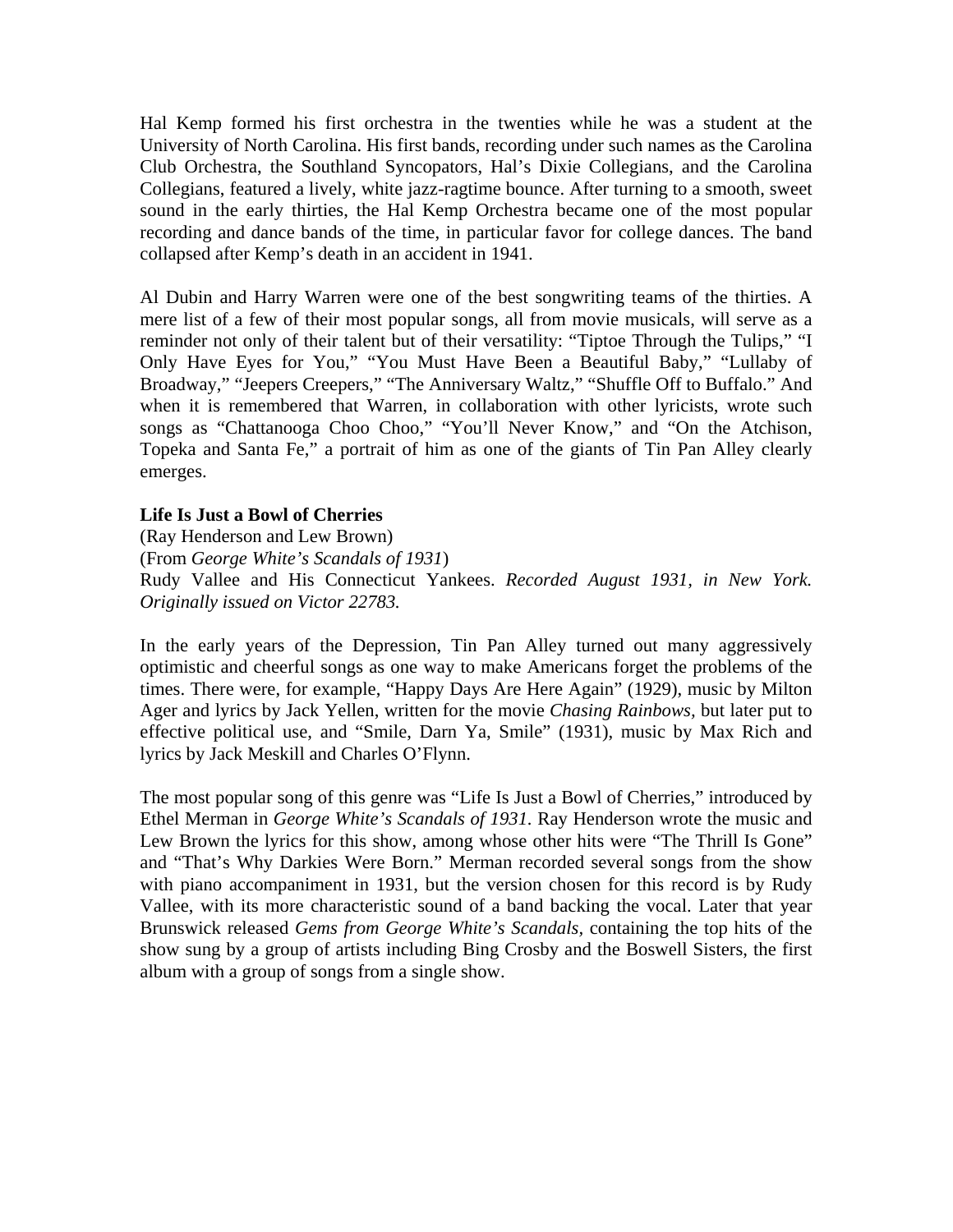Ray Henderson (born in Buffalo, New York in 1896) worked in New York as a song plugger, arranger, staff pianist, and accompanist for vaudeville shows before he became a successful song writer. One of his first hits was "That Old Gang of Mine" (1923). He and Lew Brown first collaborated in 1922 on "Georgette" for the *Greenwich Village Follies,* and they did their first *George White's Scandals* in 1925, replacing Buddy De Sylva and George Gershwin.

One of the haunting memories of the Depression period is the song "My Time Is Your Time," the theme for Rudy Vallee's hour-long network show for NBC. Vallee formed his band, the Connecticut Yankees, in 1928. They featured college songs ("Maine Stein Song," "Betty Co-ed," and later "The Whiffenpoof Song") and such sentimental love songs as "I'm Just a Vagabond Lover" and "Sweetheart of All My Dreams." The sound was distinctive: Vallee had a light, high, sweet voice, small enough so that he sang through a megaphone when not using a microphone for radio, and his band used a mixture of brass, winds, and strings, the violins giving it a sound quite different from the later big-band sound of massed brass and saxophones. His radio show was a palatable mixture of easy-listening music and comedy, spiced with appearances by such guest stars as Alice Faye, Frances Langford, and Edgar Bergen. It was sheer entertainment, with no hint of the Depression that was lurking outside the studio.

### **In the Still of the Night**

(Cole Porter) (From the film *Rosalie*) Glen Gray and the Casa Loma Orchestra. *Recorded March 18, 1932, in New York. Originally issued on Brunswick 6289.* 

One important aspect of American popular music at this time has absolutely nothing to do with the Depression or any other events external to music. Quite simply, it was a period when more great popular composers were writing than at any earlier time. Any list of the greatest composers of popular song would certainly include Irving Berlin, Jerome Kern, George Gershwin, Cole Porter, Harry Warren, and several others active in the thirties. Furthermore, a basic style of popular music established some thirty or forty years earlier was still perfectly viable for musicians of this generation. There was room within this style for innovations of details of melody, harmony, rhythm, and structure; thus there was no need for composers to search for a radically new musical style, as was to happen in the fifties and sixties. The powerful momentum of a well-established, workable style was enough to sweep aside any thought that music should seek new directions in response to the very new realities of American life brought about by the Depression.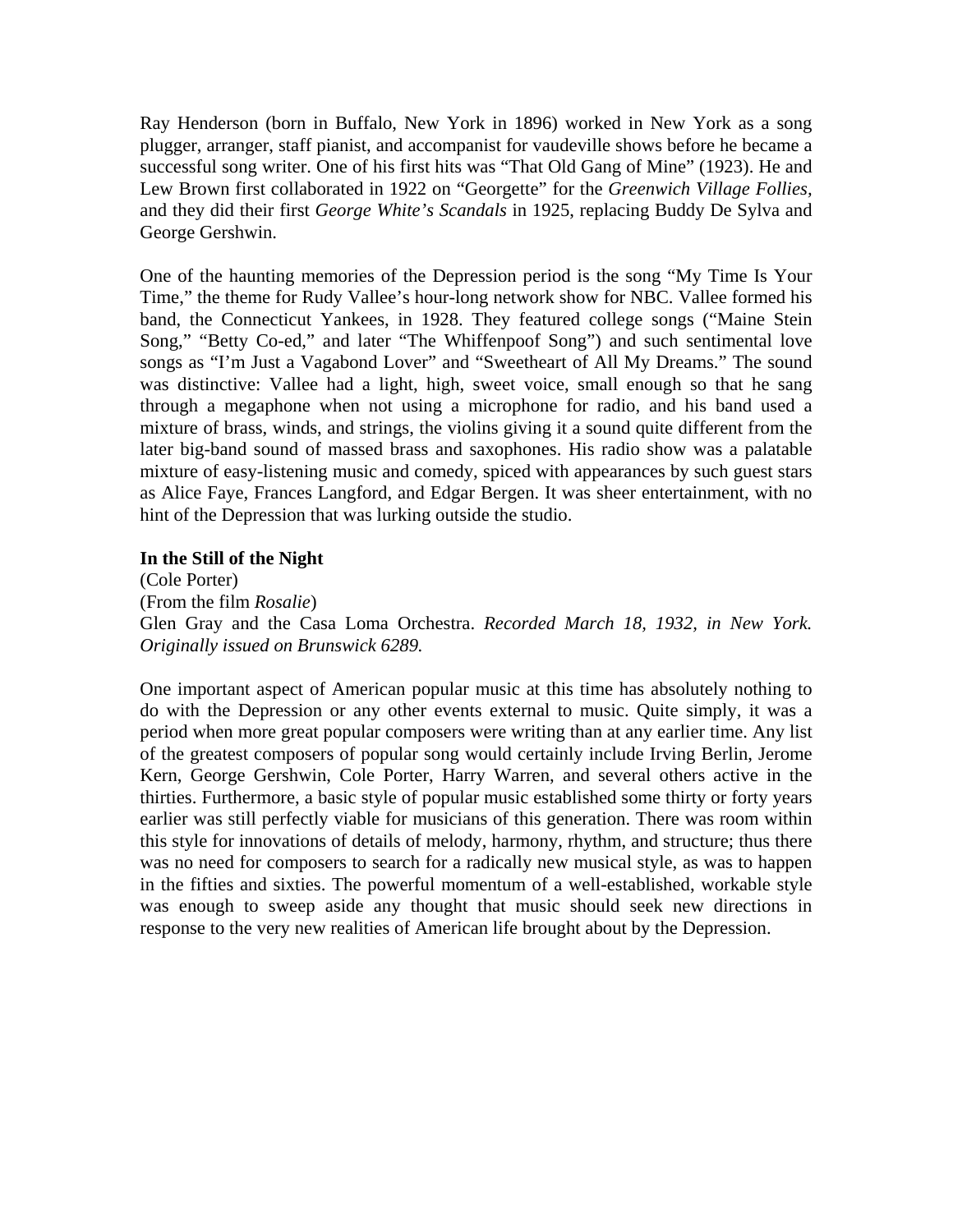Cole Porter (1893–1964) was a composer and lyricist of enormous gifts whose career spanned the entire Depression but whose music, based solidly on that of an earlier generation of writers, reflected tradition much more than any new aspects of American life. For that matter, Porter was scarcely affected by the misfortunes of the thirties. Born into a wealthy family, educated at Worcester Academy, Yale, and Harvard Law School, married to a woman of means, as much at home in Paris and Venice as in America, he was able to endure more than a decade of slight success. His first publicly performed song dates from 1915, but his first genuine success as a songwriter did not come until the stage shows *Paris* and *Fifty Million Frenchmen* (New World 80417-2) of 1928 and 1929.

Most of Porter's greatest songs date from the thirties. There were "Night and Day" (1932), "I Get a Kick out of You" (1934), "Begin the Beguine" (1935), "Just One of Those Things" (1935), "I've Got You Under My Skin" (1936), and "Easy to Love" (1936). These, and many of his other songs of this time, are masterpieces of popular song. There is nothing in any of them that refers to events of the decade or seems in any way affected by the mood of America. Perhaps this is one reason for their popularity. They are perfect escapist songs and came about in a perfectly natural way, since they were written by a man who had little direct knowledge of the Depression.

Porter wrote "In the Still of the Night" for the movie *Rosalie* (1937), which starred Nelson Eddy, Eleanor Powell, Ray Bolger, Frank Morgan, and Billy Gilbert. Music and lyrics reflect the usual brilliance and sophistication of this great songwriter.

### **Love Walked In**

(George and Ira Gershwin) (From the film *Goldwyn Follies*) Kenny Baker, with orchestra conducted by Harry Sosnik. *Recorded April 22, 1938, in Los Angeles. Originally issued on Decca 1795.* 

George Gershwin (1898–1937) had been writing songs for more than a decade before the onset of the Depression, and he died before it had run its course, yet his music is strongly associated with this period by those who lived through it. There are several reasons for this: most of his best-known songs were not written until 1929 and after; and his tunes, much more so than those of any other Tin Pan Alley composer, proved to be adaptable to the type of jazz that flourished during the thirties.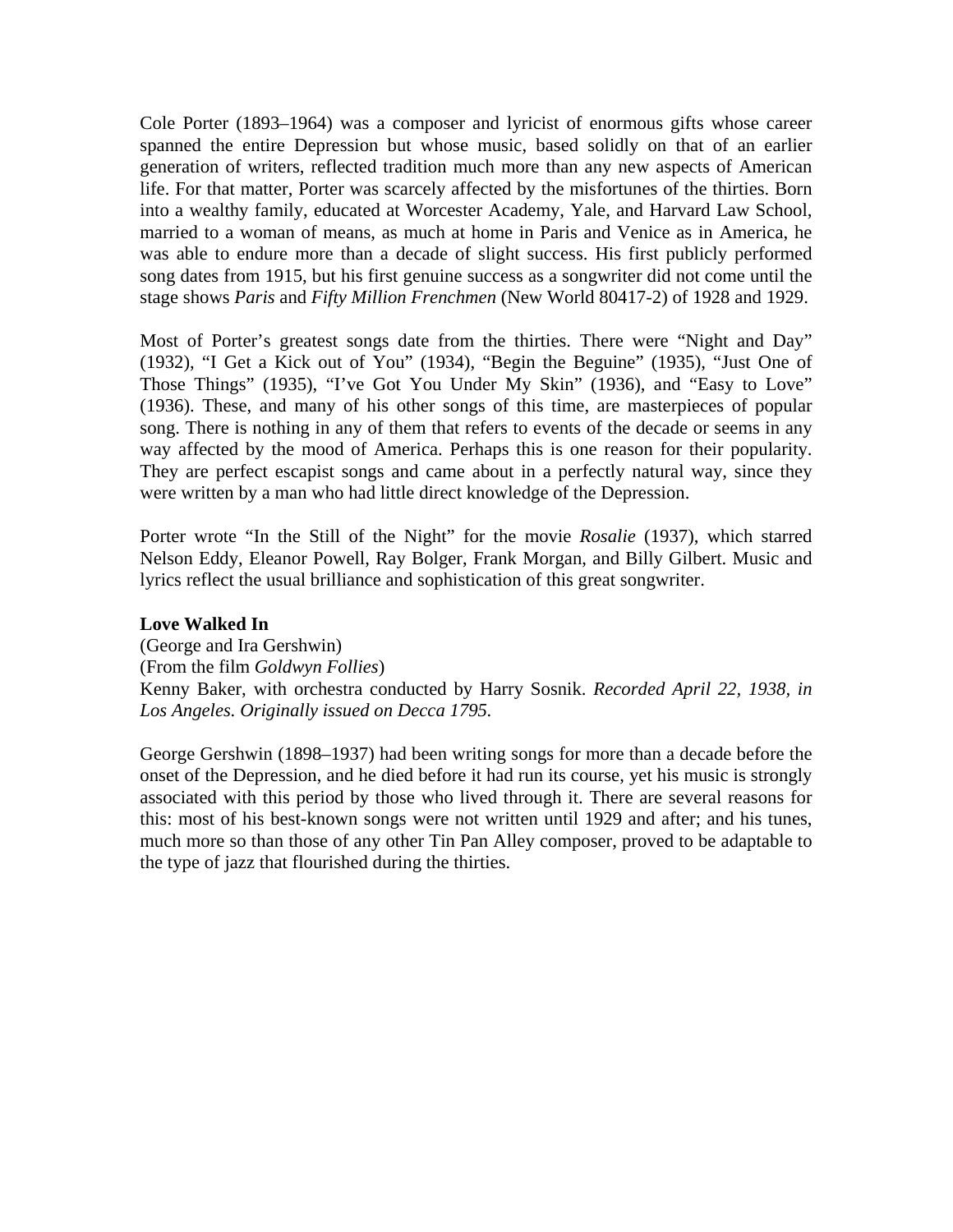Gershwin's first published song, "When You Want 'Em You Can't Get 'Em," was written when he was only seventeen; his first stage song, "The Making of a Girl," was sung in *The Passing Show of 1916;* his first full-length musical, *La, La, Lucille,* opened in New York in 1919; by 1924 be had written music for five annual installments of *George White's Scandals.* He was clearly an enormously talented songwriter from the beginning of his career, and by 1929 he had written dozens of successful songs. Many of these were lively, catchy tunes drawing on ragtime and early jazz rhythms; an example is "Fascinating Rhythm." Though Gershwin continued to write songs of this sort during the Depression, his talent matured and mellowed, and almost all his famous ballads were written in the last eight years of his life: "Embraceable You," "They Can't Take That Away from Me," and "Love Walked In," for example.

These are Depression-era songs, and not only because they belong to that period chronologically. Gershwin's songs are seldom topical, but he somehow caught one of the moods of America in his lyrical, often wistful and sentimental creations. They offer not pure escapism but momentary retrospection, a beautiful reminder of the sort of human relationship that most people had either experienced or hoped to experience and that could make the external events of the world unimportant—at least temporarily. And there was *Porgy and Bess* (1935), whose portrayal of the lives of a group of blacks in Charleston is a sympathetic and memorable sketch of Americans facing hardship and deprivation with humor, courage, and dignity. Though Gershwin was insulated financially from the difficulties facing so many Americans, he nevertheless sensed and captured something of the spirit of the country in those dark days in a way that few other songwriters ever matched.

"Love Walked In" was written for the film *Goldwyn Follies* (1938); the lyrics, as in most of Gershwin's songs, are by his brother Ira. Kenny Baker had a leading role in the movie, and this was one of his first recordings. He had made his first film in 1935, and one of his more memorable roles was in the Marx Brothers' *A Day at the Races;* he made his Broadway debut in 1943 in *One Touch of Venus.*

#### **On the Good Ship Lollypop**

(Sidney Glare and Richard A. Whiting) (From the film *Bright Eyes*) Shirley Temple, with studio orchestra; from soundtrack of film. *Recorded 1934, in Hollywood. Originally issued on Fox 3006.*

Child stars were popular almost from the beginning of movies. Mary Pickford was the first, appearing in 1909 in a series of short films by D. W. Griffith and following with major roles in silent feature films; Jackie Coogan was a star from his appearance with Chaplin in *The Kid* (1920). But the Depression years were the heyday of child stars. Freddie Bartholomew, Judy Garland, Jackie Cooper, Bobby Breen, Baby Leroy, and Jane Withers are merely the ones who come most quickly to mind.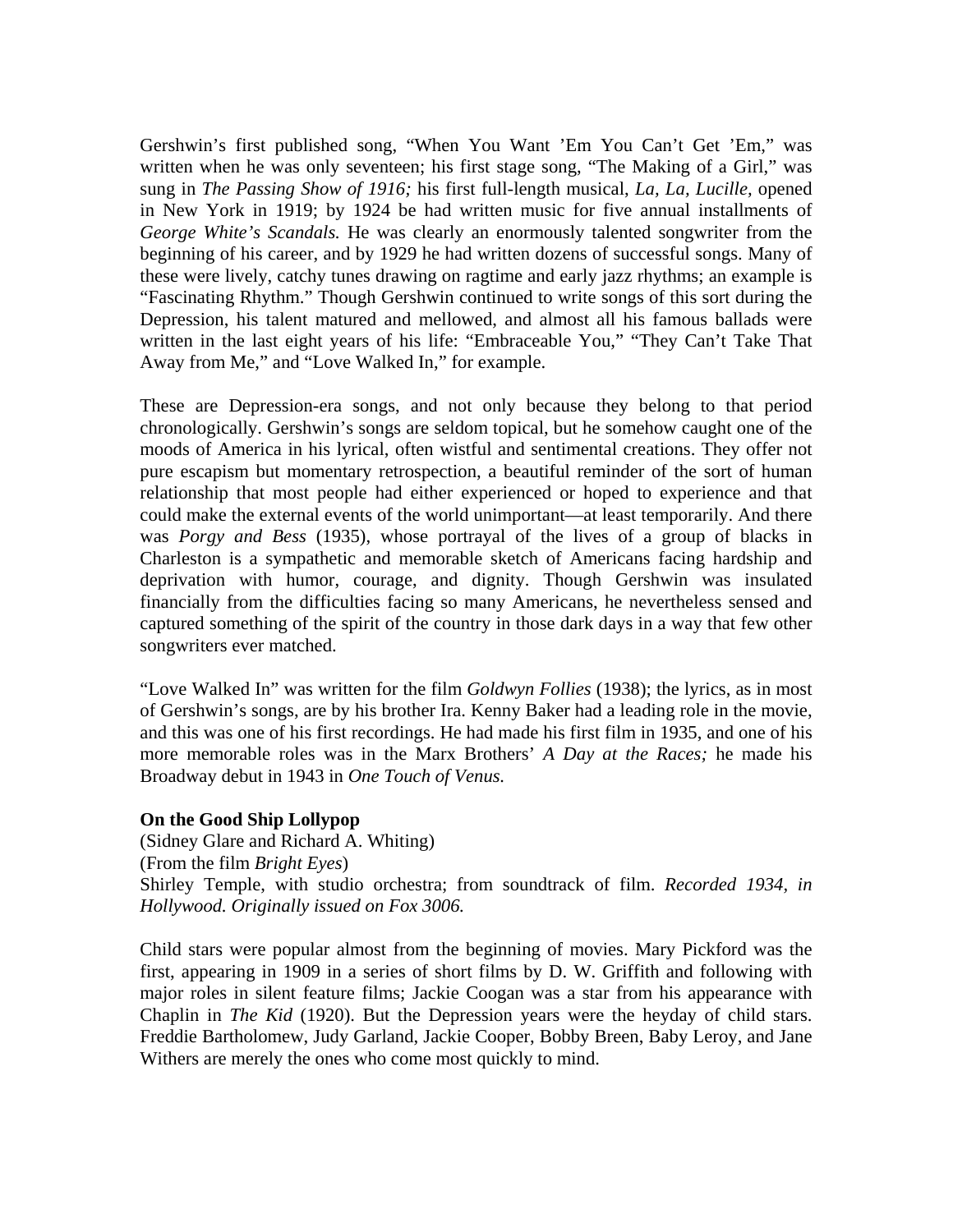None approached the popularity of Shirley Temple. From her 1932 debut at the age of five in a minor role through the period of her greatest successes (*Bright Eyes,* 1934; *The Little Colonel,* 1935; *Rebecca of Sunnybrook Farm,* 1938) to her last child's role (*The Blue Bird,* 1940), she was one of the top-drawing stars in American film. She was Twentieth Century Fox's most valuable property. From 1936 to 1938 she was the top box-office attraction in all Hollywood, even against the competition of such giants as Bing Crosby and Clark Gable. The film industry awarded her a special Oscar in 1934 "in grateful recognition of her outstanding contributions to screen entertainment."

It is not necessary to search deeply for the secret of her success. Escape from a troubled present into the innocence, happiness, and optimism of the past has been a perennial theme in American life, from the immense popularity of Thomas Moore's *Irish Melodies* in the first decades of the nineteenth century through the nostalgic minstrel songs of Stephen Foster and his contemporaries to the Gay Nineties songs of "the good old days." Seeing a Shirley Temple movie during the Depression meant leaving the troubled adult world for one seen through the eyes of a child, a world to be viewed with hope because things would always come out right in the end no matter what difficulties might come up along the way.

Nineteen-thirty-four, in the depths of the Depression, was a remarkable year for Hollywood. There were *The Count of Monte Cristo, Little Women* (starring Katharine Hepburn), *The Barretts of Wimpole Street* (with Norma Shearer, Fredric March, and Charles Laughton), and *One Night of Love* (with Grace Moore). Donald Duck made his debut. But it seems fair to say that none of these touched Americans as deeply as *Bright Eyes,* Shirley Temple's first full-length, starring movie.

A high point was Shirley's singing of "On the Good Ship Lollypop." The song is a classic capturing of the innocence and hope of childhood, a wistful dream of a world in which everything is just the way one would wish. In mood it is not unlike the hobo folk song "Big Rock Candy Mountain." Other songs of this genre were to follow: "Over the Rainbow," from *The Wizard of Oz* (1939), and two classics from films by Walt Disney, "Someday My Prince Will Come," from *Snow White and the Seven Dwarfs* (1938), and "When You Wish upon a Star," from *Pinocchio* (1940).

### **Unemployment Stomp**

(Anon.) Big Bill Broonzy. Recorded March 30, 1938, in Chicago. *Originally issued on Vocalion 04378.* 

The Depression brought nothing new to the lives or the music of American blacks. The vast majority of them, in the North as well as in the South, lived with poverty and repression as facts of life. Musically they had developed the blues—a sometimes mournful, sometimes bitter, but sometimes humorous expression of the conditions of their lives—before the Depression, which brought no change to the form, merely new subject matter.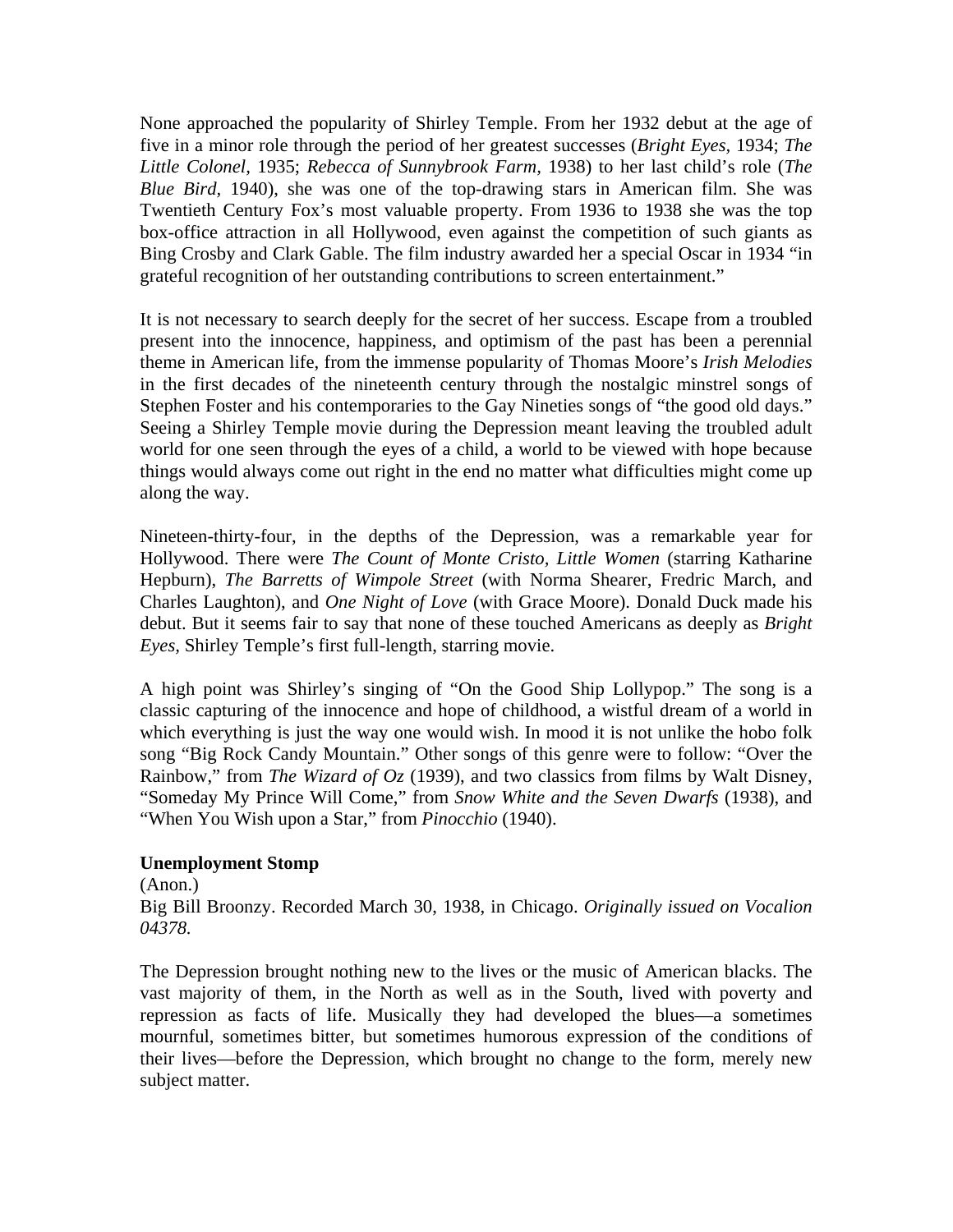William Lee Conley ("Big Bill") Broonzy (1893–1959) was one of seventeen children born to a sharecropping couple in Scott, Mississippi. "When you work twelve months of the year as a farmer and don't come out of debt, and the boss has to give you food on credit 'til the crop is sold, you can't do nothing but get the blues," he writes of his early days in his autobiography, *Big Bill's Blues.* Like so many blacks of the time, he made his way north to Chicago, where he recorded his first disc, "House Rent Stomp," in 1927 for Paramount Records. Before his career ended shortly before his death, he made hundreds of records: alone, with other singers (Bill Williams, Hannah May, Charlie Jackson), and as a member of such groups as the Chicago Black Swans, the Famous Hokum Boys, and the Midnight Ramblers. The titles of many of his songs read like a catalogue of the troubles of blacks during the thirties: "Police Station Blues," "Bad Luck Blues," "Mean Old World," "Hungry Man Blues," "I'm Just a Bum," "You Can't Win" "Friendless Blues," "Hobo Blues," "Starvation Blues," "WPA Blues," "When I Had Money." His early recorded country blues are characterized by a powerful singing voice and brilliant and expressive guitar work. Broonzy later enjoyed considerable fame in the white world. John Hammond brought him to New York for the historic "Spirituals to Swing" concert in Carnegie Hall in the late thirties; he played and recorded with Pete Seeger and friends late in his life; and with the help of the French jazz critic Hugues Panassie he toured Europe in 1951. Broonzy influenced such European singers as Lonnie Donnegan, one of the most popular British stars in the early days of rock 'n' roll.

### **The Gold Diggers' Song (We're in the Money)**

(Al Dubin and Harry Warren) (From the film *Gold Diggers of 1933*) Dick Powell, with studio orchestra. *Recorded May 25, 1933, in New York. Originally issued on Perfect 12919.* 

Warner Brothers brought out three musicals in 1933, all among the top money-makers of that year: *Gold Diggers of 1933, Forty-second Street,* and *Footlight Parade.* All had lavish sets, production numbers by Busby Berkeley, songs by Harry Warren and Al Dubin, and top stars from the studio's stable, including Ginger Rogers, Dick Powell, Ruby Keeler, Joan Blondell, Guy Kibbee, and Ned Sparks. All were topical in that they were set in modern, Depression-ridden America. But it was a make-believe America in which problems were nothing more than minor annoyances along the path to the inevitable happy ending.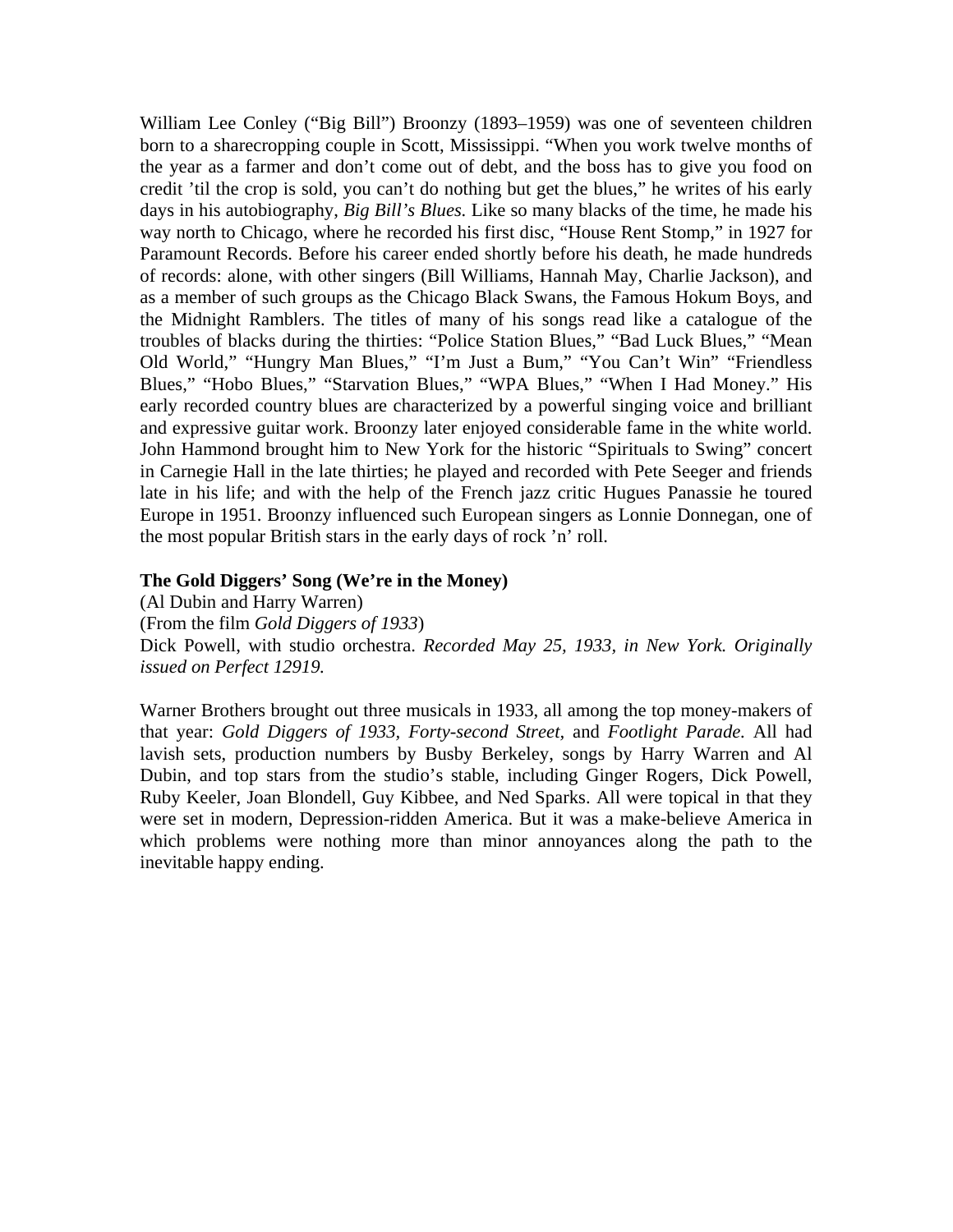Visually these films were among the most stunning the industry had produced. The first sequence in *Gold Diggers of 1933* is dazzling, with Ginger Rogers singing and dancing in a costume of gold dollars and a chorus of dozens of other girls in glittering costumes holding huge silver and gold coins. This number is from a show in rehearsal, almost ready to open on Broadway. A sheriff enters with the news that it cannot open because of a bank foreclosure on its backers, and the members of the cast must return to their shabby rented rooms—until they are saved by the clever idea of mounting a new show about the Depression. A later sequence, "The Shadow Waltz," has sixty violins playing, illuminated so that weaving patterns in the shape of a huge violin are cast against the background. Sequences in the other two films are similarly spectacular, with scantily clad dancers forming symmetrical patterns—often photographed from above in such a way as to appear as abstract, moving designs—against the most spectacular sets yet seen in film.

The philosophy behind these films, and many others like them in the following years, seemed to be that people who are deprived of something are perfectly willing to be entertained by seeing excesses of it. Poor, shabbily dressed Americans crowded into theaters to see films such as these, with scenes in which money was plentiful and clothes and costumes were obviously and extravagantly expensive. More than this, it was common knowledge that movie stars, directors, producers, composers, arrangers—in fact almost everyone connected with the industry—made huge amounts of money and lived lives of luxury in a style unimaginable to most Americans. But there was no resentment, no hint of protest against such a gross imbalance of wealth. Movie entertainment was cheap, and the feeling was that films, and often the people who starred in them, gave people more than their money's worth. No one wanted to rock the boat; there was no thought of criticizing an industry that made life in the thirties more bearable.

"The Gold Diggers' Song" is performed during the opening number of *Gold Diggers of 1933,* setting the mood for the entire film: "We're in the money,/The skies are sunny;/Old man depression,/You are through,/You done us wrong!" Harry Warren's music, with its jaunty, syncopated rhythms and its simple, easy to remember melody, is just right. After such a beginning, there was no way the movie could turn into a tragedy or even into a serious commentary on the Depression. Or on anything else.

Dick Powell recorded this song and three others from the movie. He had made his film debut only the year before, in *Blessed Event,* and he had made only a few hardly successful records before *Gold Diggers of 1933,* and the songs from it, brought him stardom as an actor and singer.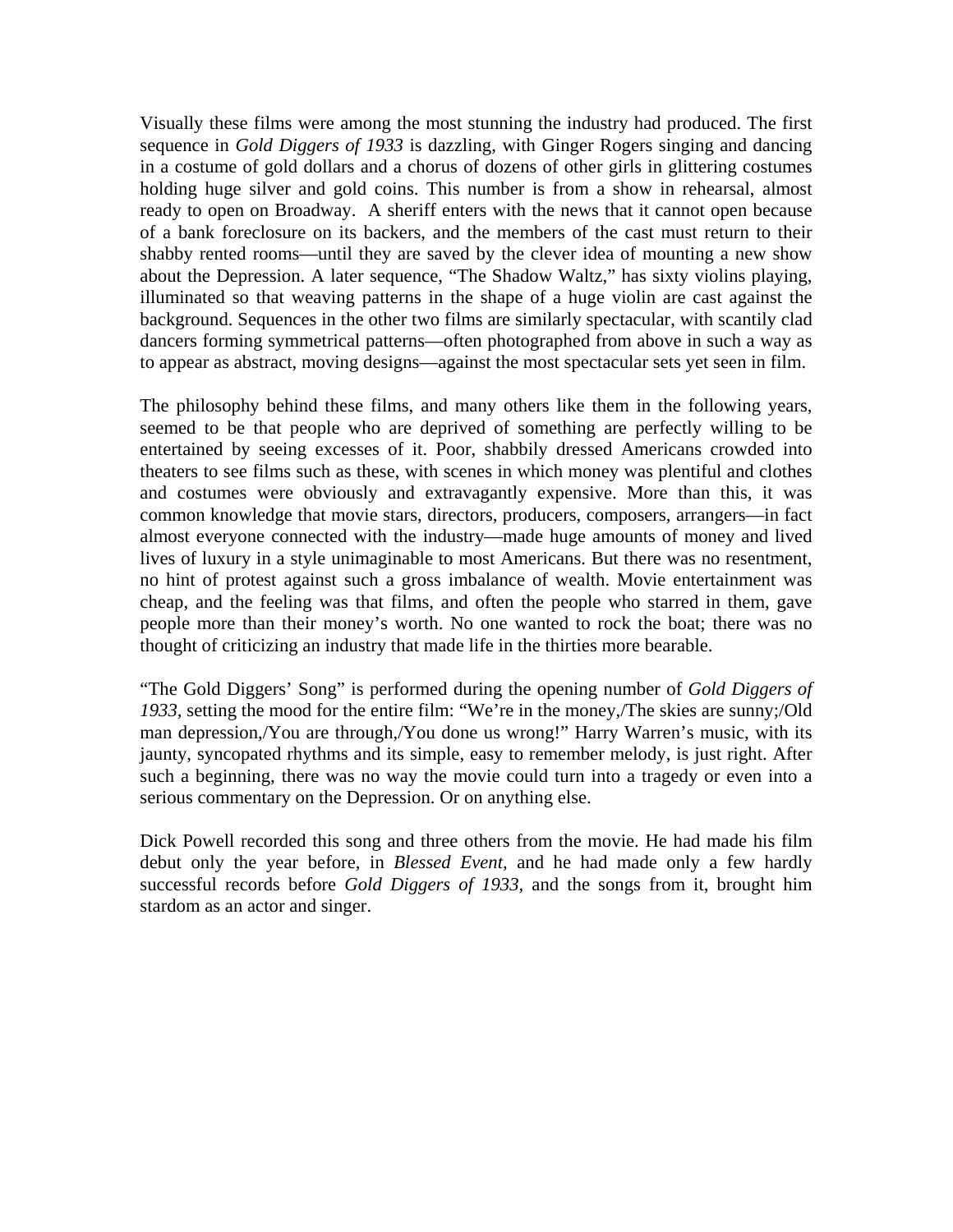# **All In Down and Out Blues**

(David Harrison Macon) Uncle Dave Macon. *Recorded August 3, 1937, in Charlotte, North Carolina. Originally issued on Bluebird 7350-B.* 

"All In Down and Out Blues" is a typical response from the world of hillbilly music to the Great Depression.

Anglo-American folk music has a long tradition of speaking directly to the facts of life, whether pleasant or unhappy. There is in much of this music a stoic acceptance of reality, with little trace of anger and often with some of the special brand of humor so characteristic of the people who sang and listened to this music. The present song, for example, begins: "It is hippity hop to the bucket shop,/I lost all my money and now I have flopped."

David Harrison Macon was born in rural Tennessee in 1870. He did not become a professional singer until he was almost fifty, although he had an early acquaintance with show business: when he was three, his family moved to Nashville to run a boardinghouse that became a popular stop for performers on the vaudeville circuit. He learned to play the five-string banjo and developed a unique singing style at an early age. But it did not occur to him to think of becoming a performer. Instead, he established and operated the Macon Midway Mule and Wagon Transportation Company in a small Tennessee town. In his own words,

All my life I had played and sung for fun. My neighbors always asked me to play at picnics and special occasions. Finally one very self-important farmer approached me and asked me to play at a party he was planning. I was very busy and a bit tired, so I thought I would stop him. I told him I would play at his party for fifteen dollars. He said, "Okay, it's a deal."

Two important things happened that day: Uncle Dave discovered that performing for a large audience was exciting; and—this being America—in the audience just happened to be a talent scout from Loew's Theatres who on the spot signed him to appear in a Birmingham theater for several hundred dollars a week.

After establishing himself as a singer and comedian on the vaudeville circuit, Macon began recording for Vocalion, Brunswick, Okeh, and Bluebird. He was one of the brightest stars at Nashville's Grand Ole Opry from 1926 to his death in 1952. He was a master entertainer, combining his talents as a singer and one of the greatest banjo players of all time with his gift for comedy; jokes and humorous anecdotes were always part of his act.

Many of Macon's hundred-odd records are comic songs, including "Cross-eyed Butcher and the Cackling Hen," "Two-in-One Chewing Gum," and "The Gal That Got Stuck on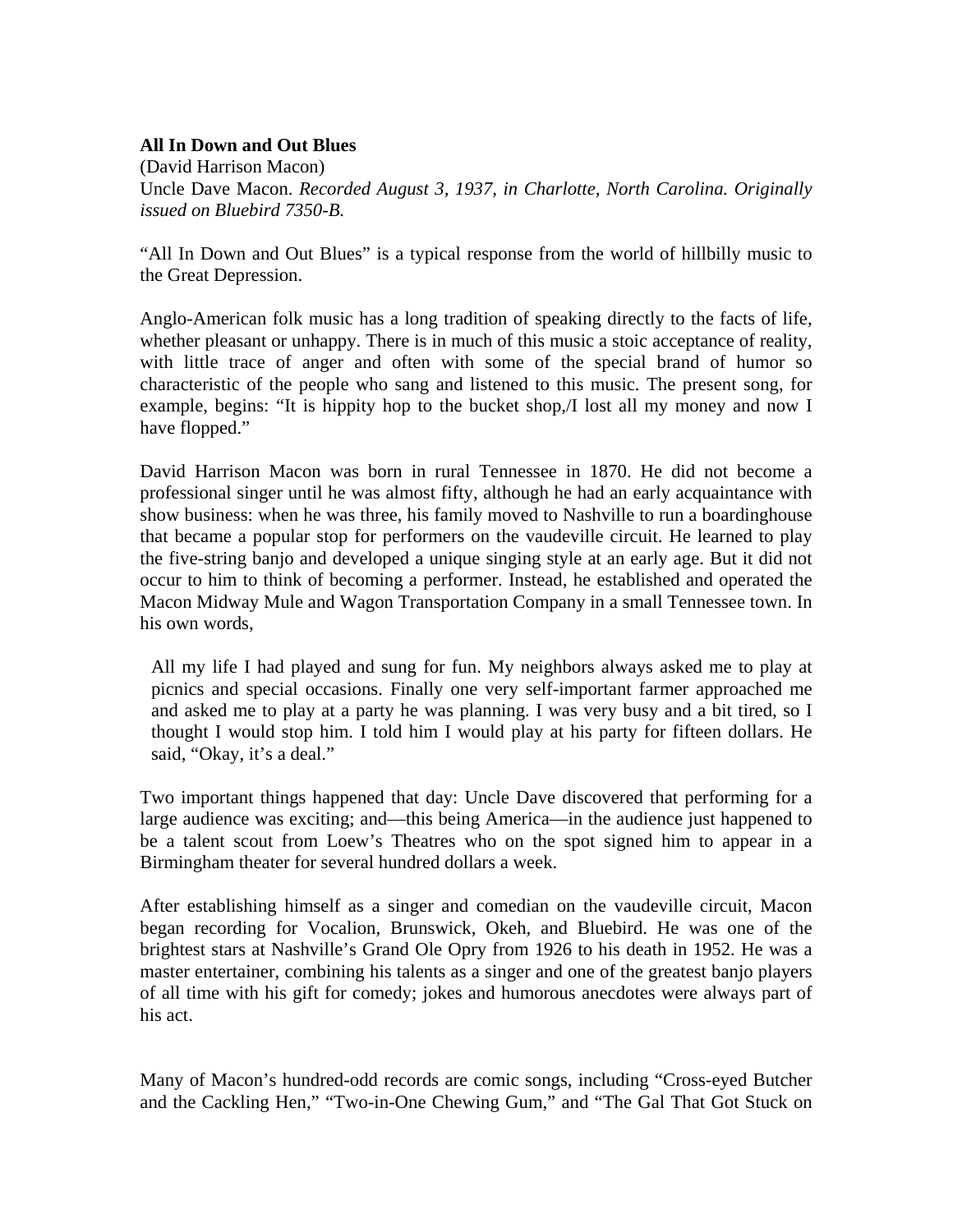Everything She Said." But his repertory was tremendously varied. He was a religious man and performed and recorded such gospel and revival favorites as "Jesus, Lover of My Soul," "Jordan Is a Hard Road to Travel," "Old Ship of Zion," and "Just One Way to the Pearly Gates." Some of his records are of particular interest to scholars of Anglo-American folk music, since his repertory went back well before 1900 and included such pieces as "Arkansas Traveler," "Old Dan Tucker," "Tennessee Red Fox Chase," and "Shoo, Fly, Don't Bother Me." He also sang popular Tin Pan Alley songs in his own versions, straightforward ("In the Good Old Summer Time," for example) or parody ("In the Shade of the Old Apple Tree"). In his early days he also sang such minstrel songs as "New Coon in Town," "Stop That Knocking at My Door," and "Pickaninny Lullaby Song."

Macon also wrote songs, and during the Depression he contributed to the small body of hillbilly pieces that spoke of the effects of that era. "All In Down and Out Blues" belongs to this group and is almost a catalogue of Depression-years woes. Succeeding verses speak of the Wall Street crash, gambling losses, alcohol as an escape from reality (but bootleg liquor is too expensive), problems with the police, and jail (because there is no money for bail). Lack of money is the thread running through the song: each stanza ends with the refrain "It's hard time, hey, poor boy,/It's hard time when you're down and out," and one of the last stanzas sums up matters with "I've got no silver and I've got no gold,/I'm almost naked and it done turn cold."

Musically it is a typical white blues like those of Jimmie Rodgers, a blues in sentiment but not in form; it is cast in the square four- and eight-bar phrases and sections of white music, not in the twelve-bar blues form so popular with black musicians. Macon accompanies himself on the banjo, playing figurations suggestive of old-time fiddle and banjo tunes as an introduction and between stanzas but shifting to unobtrusive chordal strumming on the three basic chords when he is singing. An unidentified second singer harmonizes with him on the refrain.

#### **Fifteen Miles from Birmingham**

(Alton Delmore)

The Delmore Brothers. *Recorded September 29, 1938, in Rock Hill, South Carolina. Originally issued on Bluebird B-8301-A.*

Alton and Rabon Delmore, born in Elkmont, Alabama, began their recording career in 1931 with Columbia and brought out discs on Bluebird, Decca, and King until Rabon's death in 1952. They were popular radio performers as well, making frequent appearances on *Grand Ole Opry* and joining forces with Merle Travis and Grandpa Jones to broadcast over WLW in Cincinnati as the Brown's Ferry Four.

Most country-music performers of the time used string bands, but the Delmore Brothers accompanied themselves on only their two guitars. Their sound was often more like black music; their indebtedness to such blues and jazz musicians as Blind Boy Fuller comes through in their often syncopated rhythms and sometimes in out-and-out borrowing of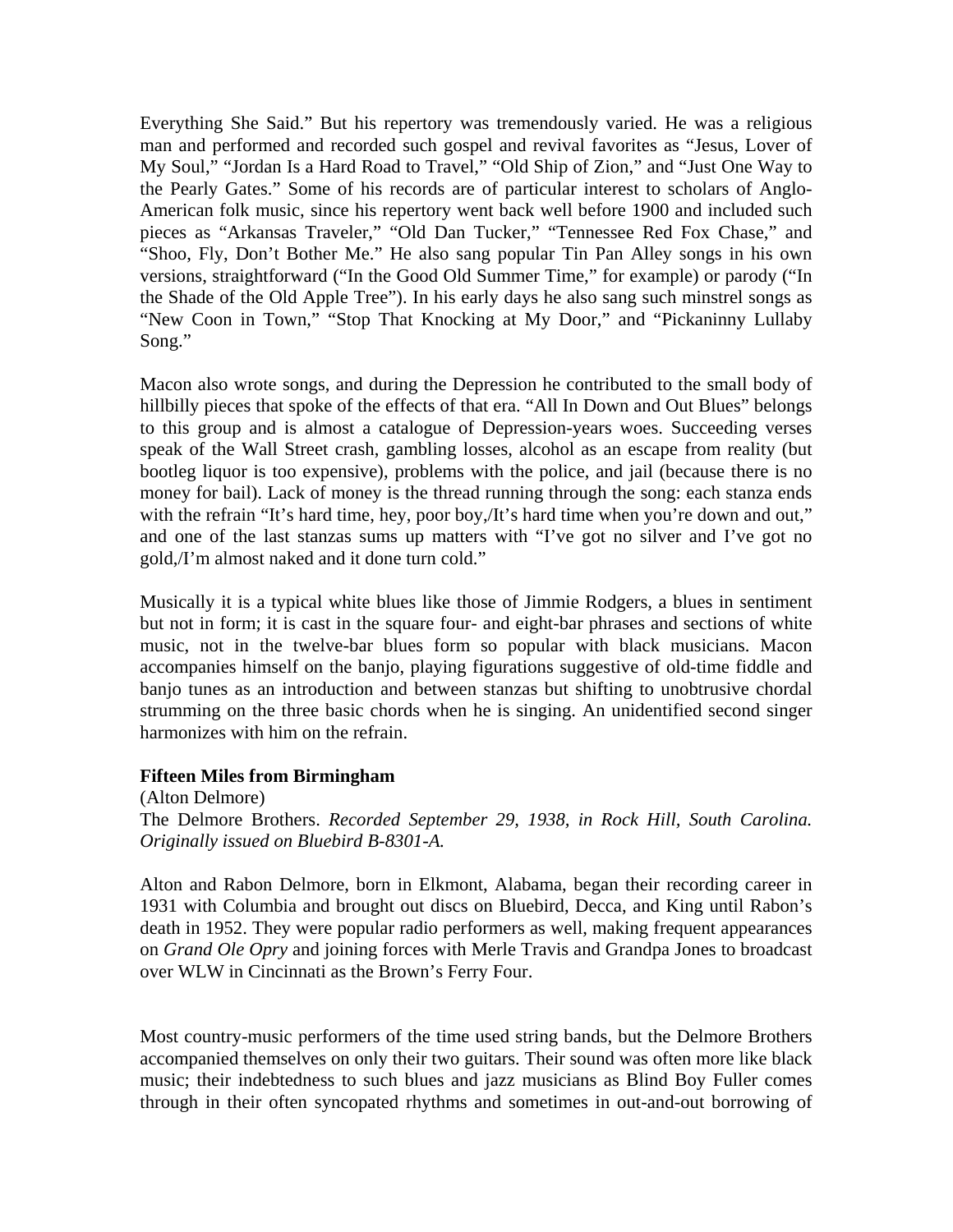material. In their integration of white country and black blues elements, some of their pieces are interesting and important forerunners of the songs of such early rock 'n' roll performers as Bill Haley and the Everly Brothers.

The Delmores' most successful songs were those in a sentimental country style ("Southern Moon") and others in which they reworked traditional pieces into their own style ("Bury Me Out on the Prairie," "Careless Love," "Look Up, Look Down That Lonesome Road"). There are also more lively dance pieces, such as "Step It Up and Down" and "Down Home Boogie." But even such entertainment-oriented performers as the Delmores took occasional notice of the Depression, as in "Fifteen Miles from Birmingham."

### **The Coal Loading Machine**

(George Korson) The Evening Breezes Sextet. *Recorded 1933, in Vivian, West Virginia. Originally issued on Library of Congress AFS 160.* 

The lot of American coal miners had been desperate enough before the onset of the Depression, often made worse by retaliatory actions against their persistent attempts at unionization. Archie Green has devoted an entire book, *Only a Miner,* to the miners' long struggle and to the role music has sometimes played in the epic.

Country music was naturally popular among these people, since the majority of miners in such places as Harlan County, Kentucky, have British ethnic and musical roots. Music played an important role in their churches as well, and white gospel music is also indigenous to much coal-mining territory.

George Korson began recording, for the Library of Congress, among these people in 1935. The Evening Breezes Sextet of Vivian, West Virginia, was not a commercial group; except for Korson's disc of their gospel-style performance of "The Coal Loading Machine," they are unknown. The song is an eloquent and bitter commentary on one of the effects of modern life, and the Depression, on these people.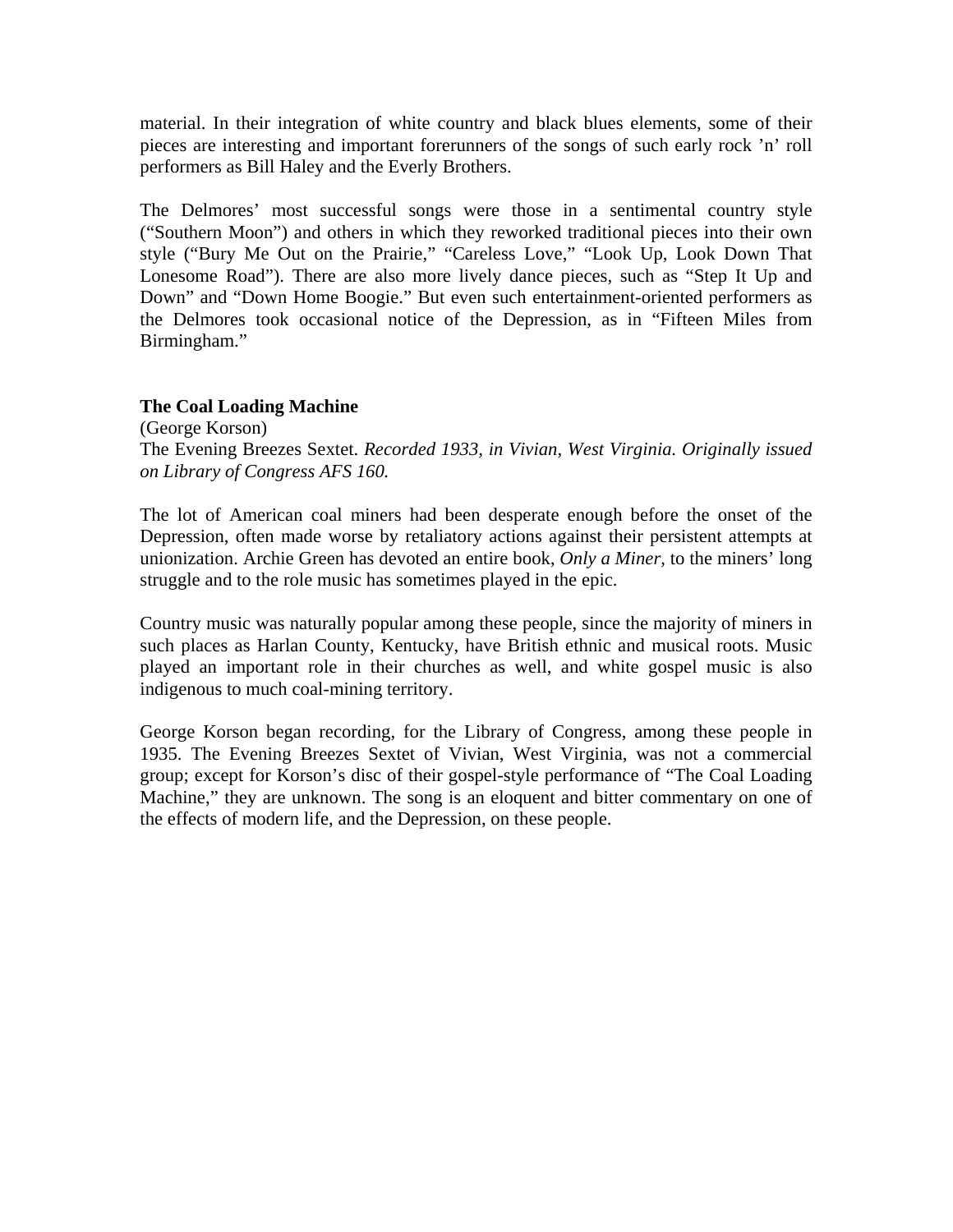### **NRA Blues**

(Bill Cox) Bill Cox. *Recorded August 30, 1933, in New York. Originally issued on Perfect Records 13090-B.* 

Not all topical songs protest; some praise. Bill Cox, whose writing and singing style owed much to Jimmie Rodgers, wrote not only such all-time country favorites as "Sparkling Brown Eyes" but also songs like "The Trial of Bruno Richard Hauptmann." A dedicated member of the Democratic Party, he celebrated Roosevelt's reelection in 1936 by writing and recording "Franklin Roosevelt's Back Again" and "The Democratic Donkey Is in His Stall Again."

Despite its title, "NRA Blues" is not a lament. It praises the agency for its attempts to combat unemployment and other evils of the Depression. Country-music audiences had no objection to such a partisan song, since support for the Democratic Party, and Roosevelt in particular, was strong among people from those regions and classes where country music was the natural musical dialect. The song is a white blues, like Uncle Dave Macon's song, with structural and harmonic patterns derived from Anglo-American folk music.

### **I Ain't Got No Home in This World Anymore**

(Woody Guthrie) Woody Guthrie. *Recorded April 26, 1940, in New York. Originally issued on Victor 26624.* 

Woody Guthrie (1912–1967) was born into the rural white tradition that had spawned and nourished hillbilly music. After leaving his birthplace of Okemah, Oklahoma, at the onset of the Depression, he drifted from one town in the Southwest to another for some years, holding a succession of odd jobs and learning to play a few chords on the guitar to accompany his own nasal, country-style singing. He also began writing songs, mostly by fitting new words to familiar tunes.

Guthrie worked his way to California and found a job singing country-and-western music on radio station KFVD in Los Angeles. Several things moved him in directions unusual for someone of his background: he observed the stream of Okies who had fled the Dust Bowl of the Midwest only to find new problems in California; and through actor-singer Will Geer he came to know members of the politically radical community, many of them Stalinists. His own songs became increasingly bitter, and he began writing a column, "Woody Sez," in the radical journal *People's World.*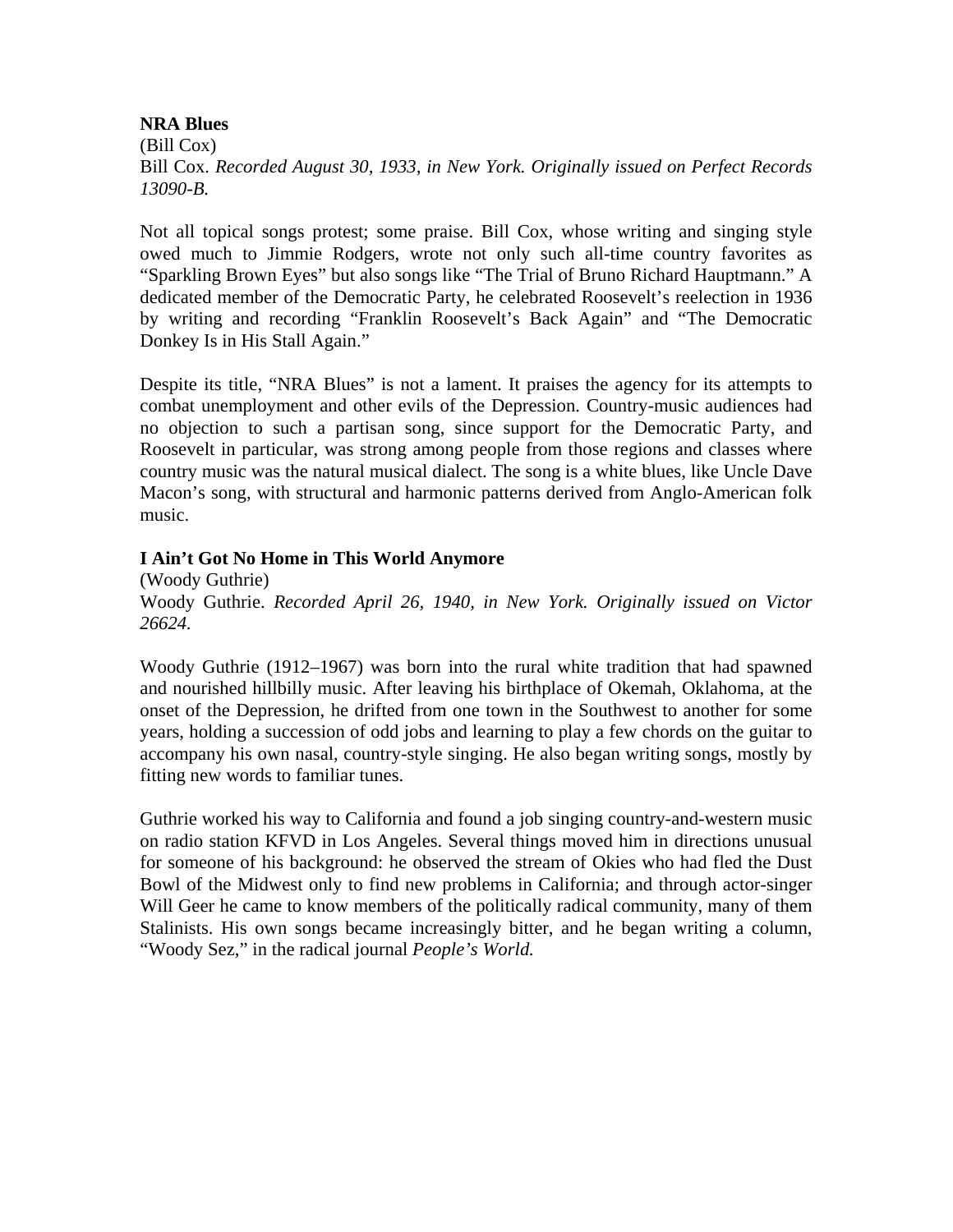When Geer went to New York to be in the stage version of John Steinbeck's *Grapes of Wrath,* Guthrie followed and soon became a contributor to the *Daily Worker.* He was precisely what many working-class intellectuals and urban radicals had been looking for, an honest-to-goodness laboring-class American with a gift for writing and singing in a folk idiom and a taste for protest and for radical politics. He quickly became part of a circle including Pete Seeger, Bess (Lomax) and Butch Hawes, Aunt Molly Jackson, Lee Hayes, and other musicians and intellectuals committed to the idea that the American working classes could be led to revolution by political songs written in an idiom familiar to them.

Guthrie wrote songs detailing the tragic lot of poor Americans suffering the additional burdens of the Depression. His songs dealing with the tragedies of the Dust Bowl were easily the most powerful and moving protest statements to come out of the thirties. He recorded for the National Archives; Victor Records brought out two sets of his *Dust Bowl Ballads;* Folkways issued additional songs; and he wrote *Bound for Glory,* a book detailing his life and his conversion to political activism. As a result of all this, he became a celebrity among the intellectual-political circles of the urban East.

But though many of Guthrie's nonpolitical songs ("So Long, It's Been Good to Know You" and "Oklahoma Hills," for example) were popular among country-music audiences, his protest songs remained largely unknown except among his recent following. His new songs were extravagantly praised as classics of American folk song yet remained unknown among the very folk they were supposed to convert to a new way of thinking. Their greatest popularity has come, ironically, decades after the Depression.

In typical Guthrie style, the strophic text of "I Ain't Got No Home in This World Anymore" identifies a protagonist wandering through America during the Depression ("I'm just a wanderin' worker, I roam from town to town; /The police make it hard wherever I may go") and then lays out a protest in hard, clear language ("Rich man took my home and drove me from my door,/And I ain't got no home in this world anymore"). Guthrie's singing and harmonica playing are supported by simple strummed guitar chords reminiscent of the early style of the Carter Family. It is a powerful song, eloquent and moving in its directness. Without such models, the protest songs of the late fifties and the sixties might have taken quite different directions.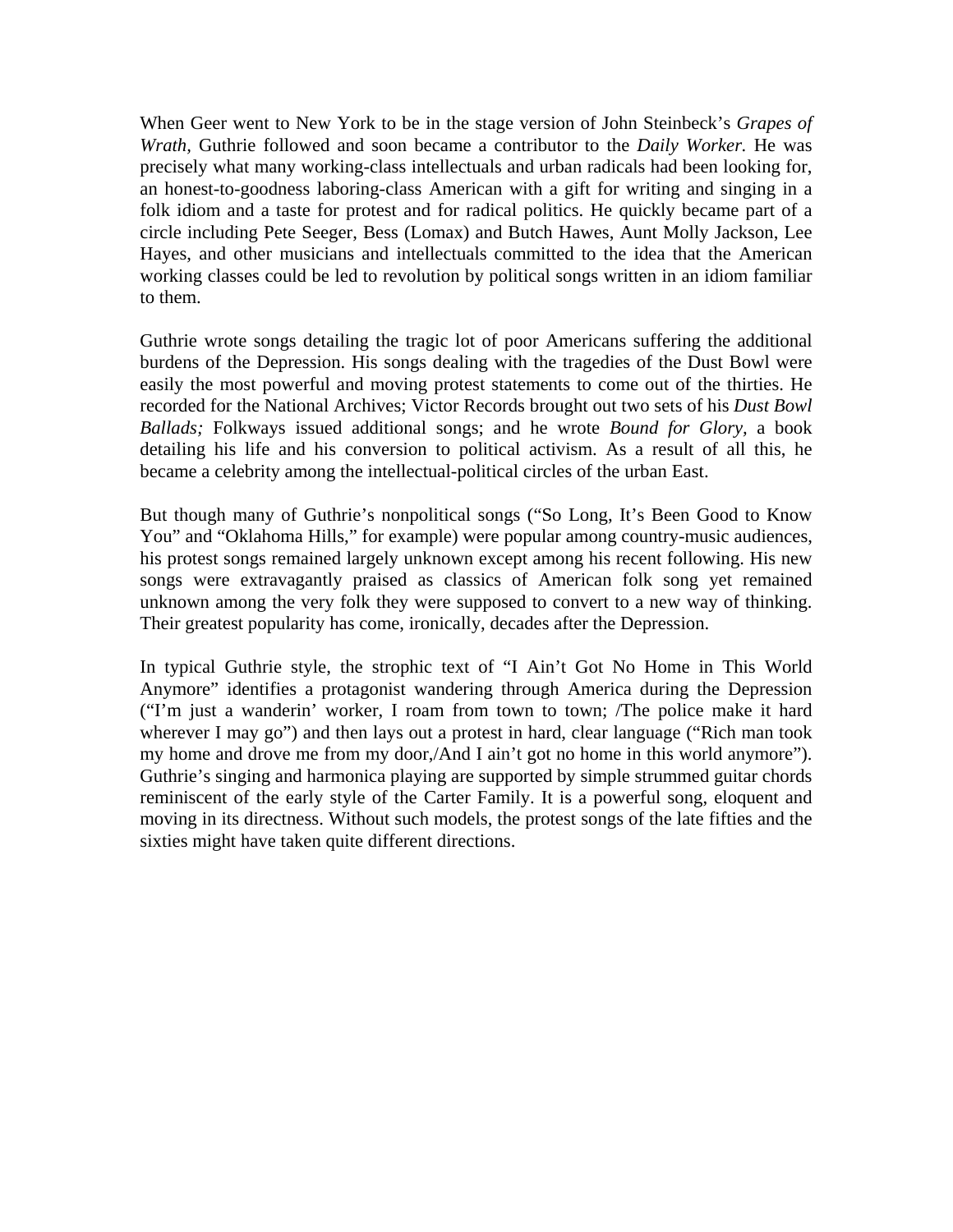## **The Death of Mother Jones**

(Anon.) Gene Autry. *Recorded February 25, 1931, in New York. Originally issued on Banner 32133.* 

Archie Green devotes a chapter of *Only a Miner* to Mary Harris Jones, who as "Mother" Jones was a remarkable and fabled figure in the early days of union history in America. Born in County Cork, Ireland, on May 1, 1830, she came to America when her family emigrated in 1835. Her father found employment in railroad construction. Mary eventually married Frank Jones, a Memphis ironworker. Even while raising a family she was active with the Knights of Columbus labor movement, and after the death of her husband and four children in 1876 during a yellow-fever epidemic, she devoted herself completely to radical and crusading labor movements. She took part in the Pullman strike of 1894, the Pennsylvania coal-miners' strike of 1902, the 1905 convention that resulted in the establishment of the Industrial Workers of the World, the nationwide steel strike of 1919, and countless other conventions, demonstrations, and strikes. She was an unusual and striking figure, as described by an observer during the coal strike of 1902:

She was . . . nearly 70 years of age, with figure so slight that I doubt if she would weigh 100 pounds, hair white as snow and skin deeply lined with criss-cross wrinkles. But her little blue eyes, deep-set and sparkling, told of mental vigor and dauntless zeal. (Marlen Pew, "Shop Talk at Thirty," *Editor and Publisher,* December 6, 1930)

Despite her age, size, and sex, she was a fiery speaker. An anonymous witness recorded a fragment from a speech she gave during the bloody West Virginia coal strikes of 1912– 13:

You have it inscribed on the steps of your capitol, "Mountaineers are free" [*Montani semper liberi*]. God almighty, men, go down through this nation and see the damnable, infamous condition that is there. In no nation of the world will you find such a condition. (Quoted in Green, p.247).

Mother Jones died at the age of one hundred. Her casket was taken by train from Hyattsville, Maryland, where she died, to the Union Miners' Cemetery in Mount Olive, Illinois. Her autobiography, published in 1925, is prefaced by an eloquent appreciation by Clarence Darrow of her lifelong struggle on behalf of labor. Though she died at the very onset of the Depression, Mother Jones was one of a handful of legendary figures whose memory was invoked during the thirties as inspiration for a new generation of labor organizers.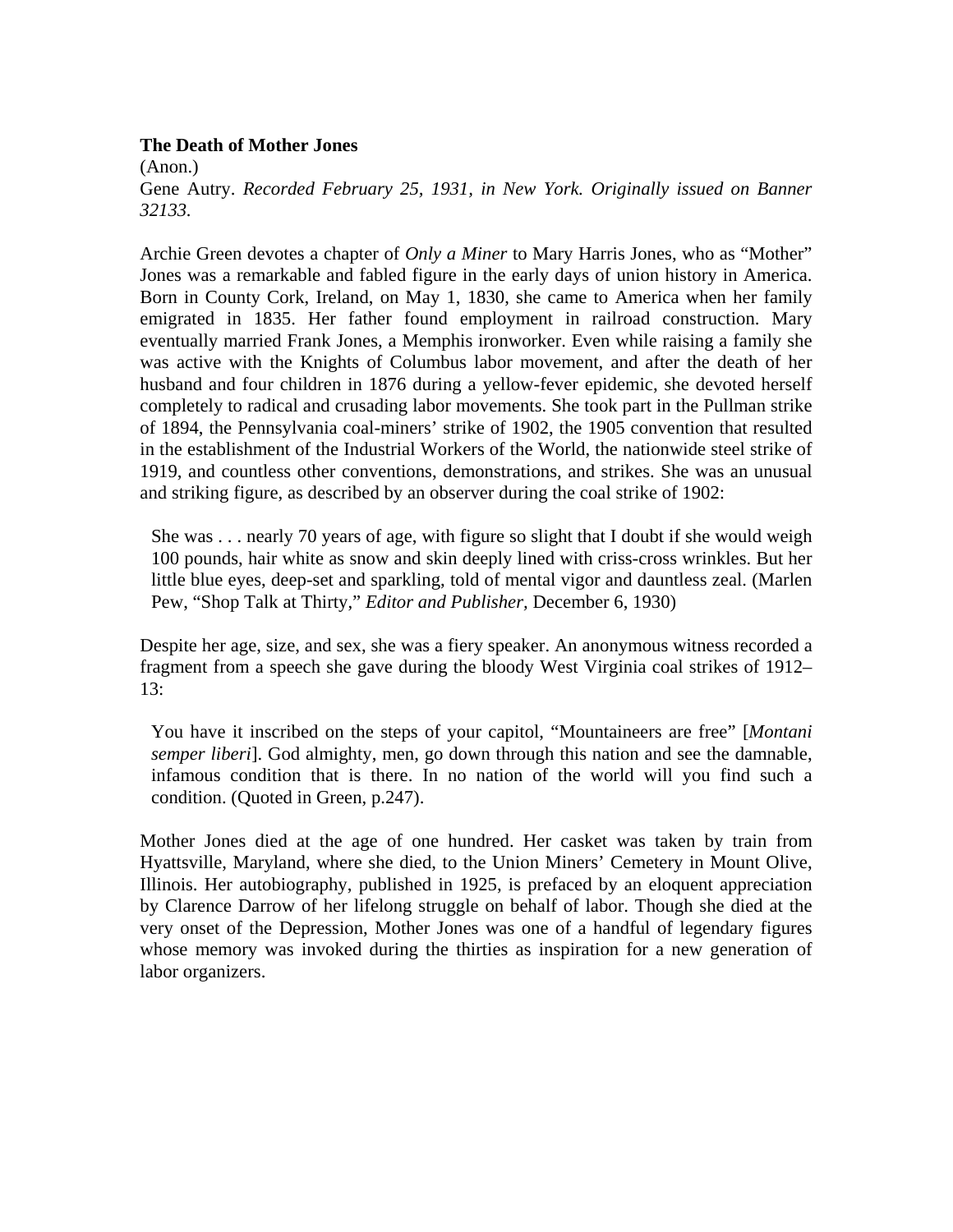Gene Autry, born in Tioga, Texas, in 1907, recorded "The Death of Mother Jones" at the beginning of his career, in 1931. He worked as a railroad telegrapher in Oklahoma, whiling away lonely hours by singing the songs of his idol, Jimmie Rodgers. With the onset of the Depression, Autry went to New York to seek a singing career, encouraged by complimentary remarks made by a passenger on a train stopping briefly at his station; the passenger was Will Rogers. Success came quickly. By late 1929 Autry was recording commercially for several companies, and in 1930 he went to Chicago as a featured performer on the newly popular WLS *National Barn Dance.* His first hit record, "That Silver Haired Daddy of Mine," came out in 1931, and in a few more years he was a top Hollywood star, with his new image of "singing cowboy" contributing to his success.

The origin of "The Death of Mother Jones" is obscure; Autry said that he learned it from his agent, William R. Calaway. Its stanzaic, repetitious, pentatonic nature suggests that it may be an Anglo-American folk song fitted with topical words. It speaks of the career of Mother Jones in quite general terms ("In ev'ry mining town,/ Mother Jones was ready to help them,/She never turned them down"), rather than referring to specific strikes. There is clear implication that what she had done could serve as a model for labor activists of the Depression years ("May the miners all work together/To carry out her plan,/And bring back better conditions/For every laboring man").

# **All I Want**

(Millard Lampell, et al.) The Almanac Singers and Pete Seeger. *Recorded 1941. Originally issued on Keynote 304.* 

Pete Seeger (born 1919), who had dropped out of Harvard in order to roam around America, play his banjo, and expand his repertory of folk songs, teamed up with Lee Hayes (a former Commonwealth College organizer, born in rural Arkansas) for an evening of their brand of folk songs in Greenwich Village in late 1940. With Millard Lampell, a writer who had graduated from the University of West Virginia, they became the Almanac Singers and gave an impromptu performance for the National Youth Congress in Washington that same year. Hayes explained the choice of the group's name: ". . . if you want to know what's good for the itch, or unemployment, or Fascism, you have to look in your Almanac. That's what Almanac stands for" (*People's Songs Bulletin* 3, November, 1948). The three had similar political views and shared a conviction that working-class Americans could best be told of the evils of capitalism through music of a sort already known to them.

The Almanacs became a quartet in the early summer of 1941 when Woody Guthrie joined them, and they traveled across America later that summer, singing at union meetings from New York to California. Other musicians would join them from time to time, and at one point the makeup of the Almanacs was so flexible that several groups with the name would perform at different places at the same time.

Their album *Talking Union* consisted of six of their most political songs. Lampell wrote most of the lyrics, though both words and music represent collaboration by several of the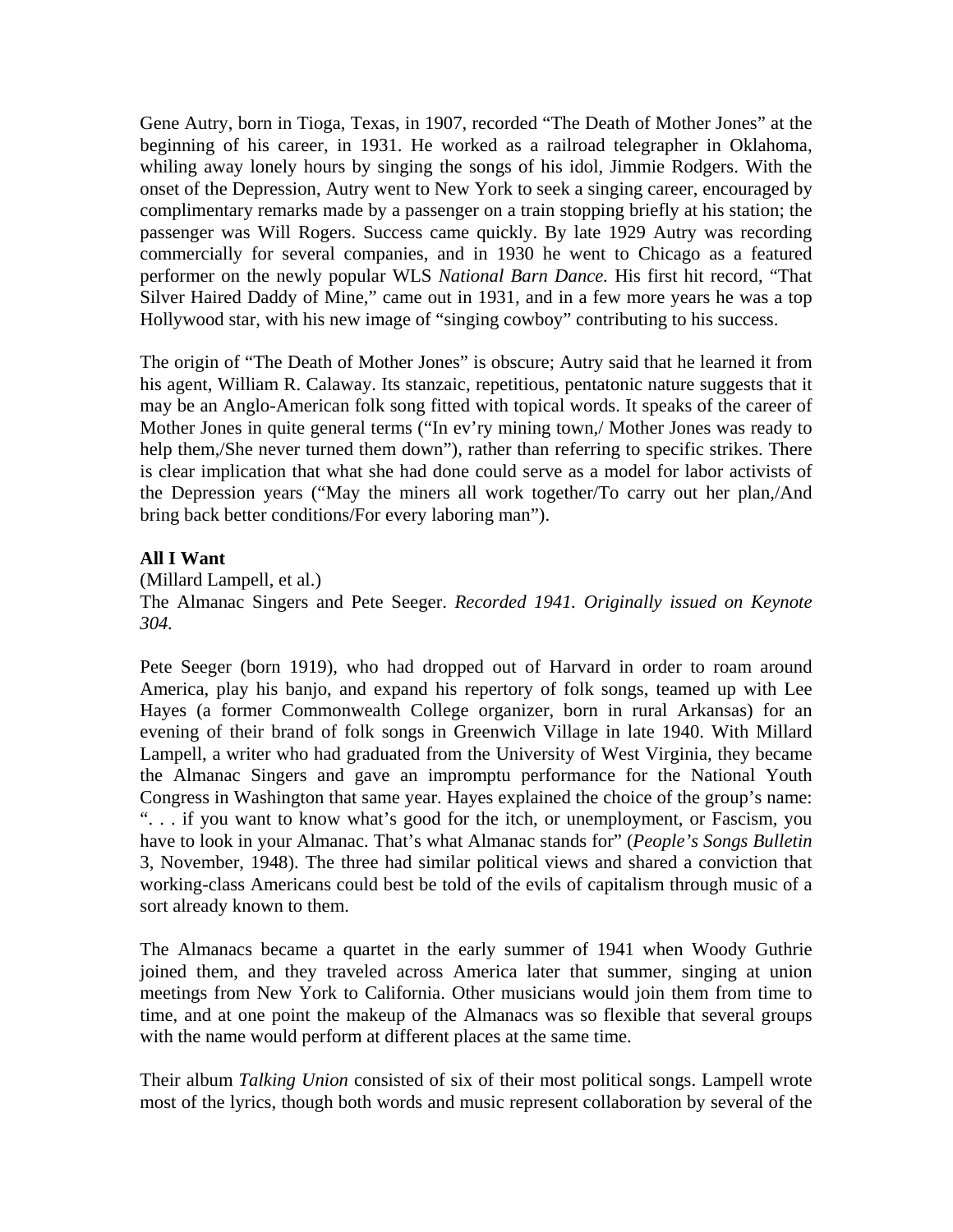Almanacs. The songs, including "All I Want" on the present album, are apparently addressed at union workers; but as Serge Denisoff puts it in his book *Great Day Coming,* the album remained largely unknown except in "bohemian and leftist circles."

Another album released in 1941, *Songs for John Doe,* contained antiwar songs, reflecting the Communist Party's desire for a neutral America. But Hitler's invasion of Russia changed all that, and the Almanacs' *Dear Mr. President* album of 1942 urged national unity in the war against fascism. "Round and Round Hitler's Grave" (based on the folk tune "Old Joe Clark") from this album was widely played on the radio during the early days of America's involvement in the war.

The Almanacs drifted apart after 1942, just as the New York press was launching an attack on them for their political views and activities. Their politically motivated protest songs had reached few Americans, partly because of timing: almost all Americans were united in a struggle against a common enemy. The time was not ripe for revolution. But the Almanacs laid some groundwork for protest songs of a later period.

# **The White Cliffs of Dover**

(Nat Burton and Walter Kent) Glenn Miller and His Orchestra. *Recorded November 24, 1941, in New York. Originally issued on Bluebird 11397.* 

The Depression ended with America's entry into World War II, and for the first time in over a decade Americans looked beyond their country and its problems to events in other parts of the world. "The White Cliffs of Dover" takes a sentimentally optimistic view of England's difficult and courageous stand, almost alone, against Nazi Germany. (The song was most certainly inspired by Alice Duer Miller's long poem *The White Cliffs of Dover* [1940], which became a best seller and the basis for a successful motion picture starring Irene Dunne.)

In melody, harmony, and structure, the song is squarely in the Tin Pan Alley tradition of the twenties and thirties. But the performance is quite different. Sections of trumpets, trombones, and saxes, five or six of each, supported by rhythm instruments, give it the big-band sound that had suddenly become so popular in the late thirties. This sound was first heard a decade earlier in the bands of such black composers and arrangers as Fletcher Henderson and Benny Carter. Even the rhythmic vitality and subtlety of black jazz groups was taken over by the big white bands. The combination of a dynamic, exciting new instrumental sound with this rhythmic punch gave white popular music an energy and excitement appropriate to the mood of the country as it prepared for war. It was a new sound for a new era.

Glenn Miller (born in Clarinda, Iowa, in 1904) spent a long apprenticeship as a trombonist and arranger with the bands of Glen Gray, Ozzie Nelson, Vincent Lopez, the Dorsey Brothers, and Ray Noble. The first group to play under his name was formed in 1937. It took several years to win recognition as a top band, but the early forties saw hits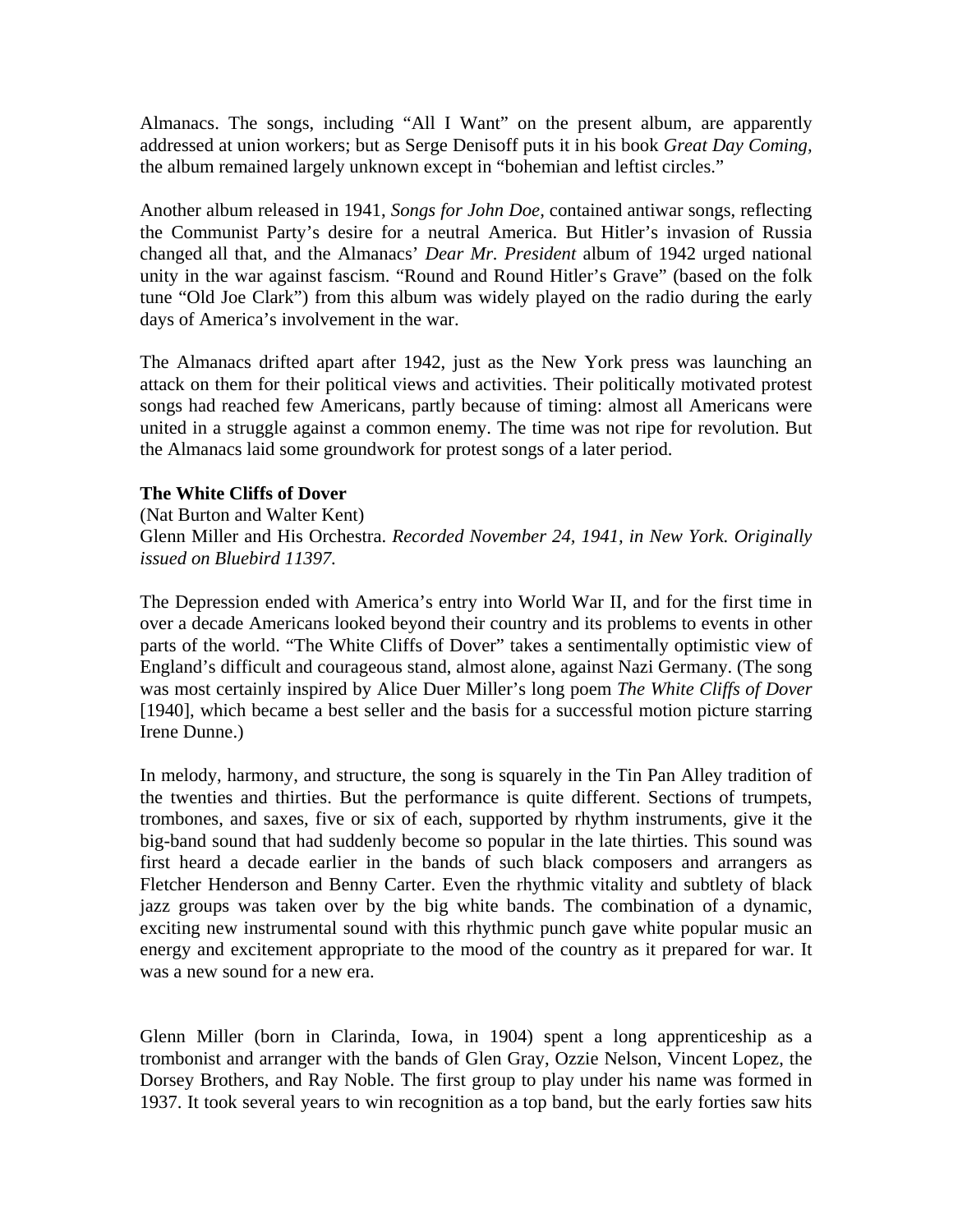like "Moonlight Serenade" (composed and arranged by Miller himself), "Little Brown Jug," "Tuxedo Junction," "A String of Pearls," "Serenade in Blue," and many others that remain permanently identified with this period. After enlisting in the Army Air Force, Miller was killed in a plane crash in the English Channel in late 1944.

Walter Kent, born in New York in 1911 and educated at City College and the Juilliard School, wrote successful music for film (*For Whom the Bell Tolls,* 1943) and stage (*Seventeen,* 1951). His most popular song was "I'll Be Home for Christmas." "The White Cliffs of Dover" was written in 1941 and recorded by a number of bands and vocalists in the early forties. —*Charles Hamm.* 

# **SELECTED BIBLIOGRAPHY**

Chandler, Lester V. *America's Greatest Depression, 1929–1941.* New York: Harper & Row, 1970.

Denisoff, R. Serge. *Great Day Coming: Folk Music and the American Left.* Urbana: University of Illinois Press, 1971.

Foreman, Ronald C., Jr. *Jazz and Race Records, 1920–32.* Unpublished Ph.D. dissertation, University of Illinois, 1968.

Goldston, Robert. *The Great Depression: The United States in the Thirties.* Indianapolis: Bobbs-Merrill, 1968.

Green, Archie. *Only a Miner: Studies in Recorded Coal-Mining Songs.* Urbana: University of Illinois Press, 1972.

Guthrie, Woody. *Bound for Glory.* New York: Dutton, 1943.

Kinkle, Roger D. *The Complete Encyclopedia of Popular Music and Jazz, 1900–1950.* New Rochelle, N.Y.: Arlington House, 1974.

Schlesinger, Arthur M., Jr. *The Age of Roosevelt.* 3 vols. Boston: Houghton Mifflin, 1957–60.

Steinbeck, John. *The Grapes of Wrath.* New York: Viking, 1939.

*These Are Our Lives.* As told by the people and written by members of the Federal Writers' Project of the Works Progress Administration in North Carolina, Tennessee, and Georgia. Chapel Hill, N.C.: 1939.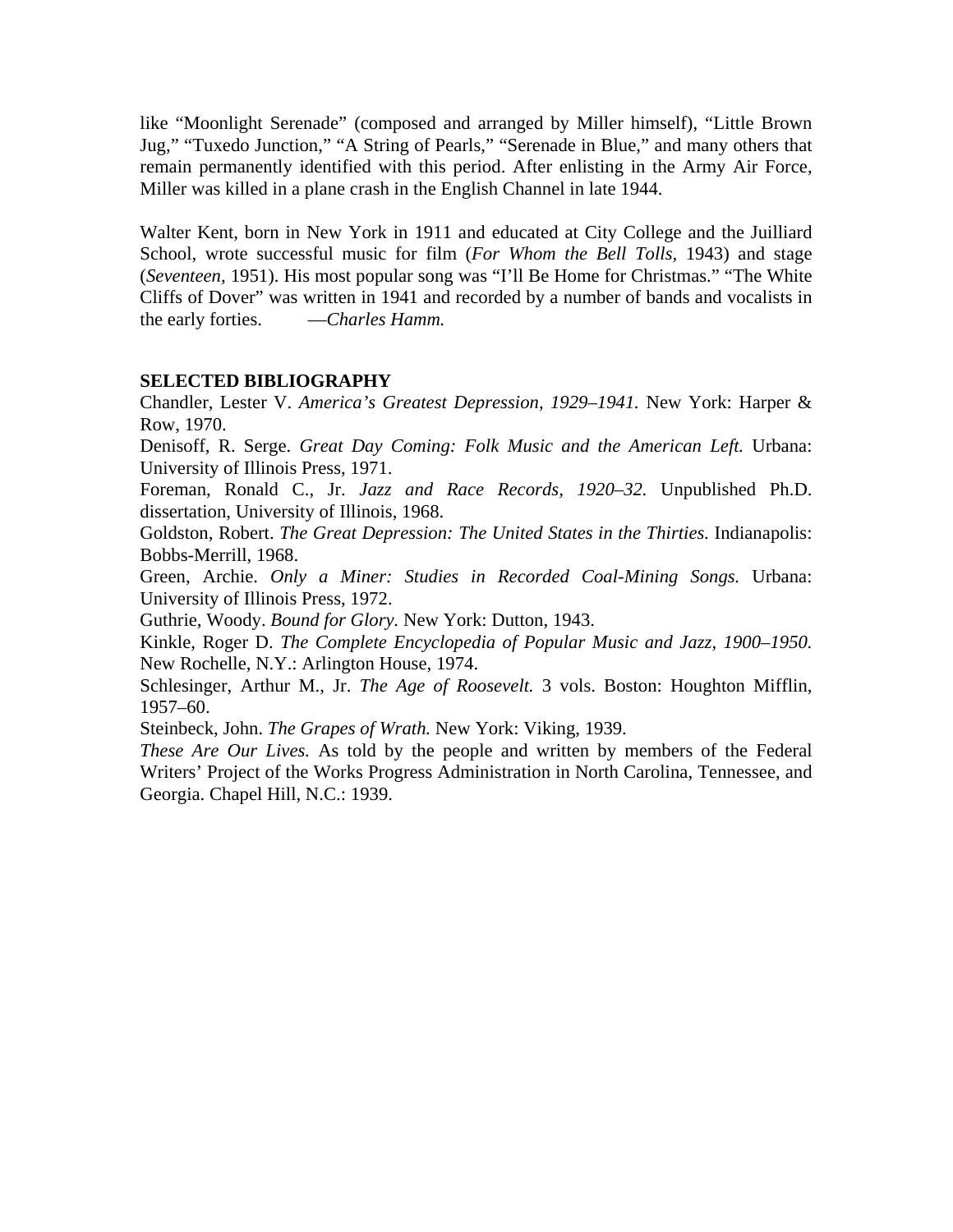### **SELECTED DISCOGRAPHY**

Almanac Singers. *Talking Union.* Keynote 304; reissued Folkways 5285. Gunning, Sarah Ogan. *Girl of Constant Sorrow.* Folk-Legacy FSA-26. Guthrie, Woody. *Dust Bowl Ballads.* Folkways FH-5212. \_\_\_\_. *This Land Is Your Land.* Folkways FTS-31001.

Korson, George (compiler). *Songs and Ballads of the Anthracite Miners.* Library of Congress AFS-L-16.

\_\_\_\_. *Songs and Ballads of the Bituminous Miners.* Library of Congress AFS-60. New Lost City Ramblers. *Songs from the Depression.* Folkways 5264. Seeger, Pete. *Songs of Struggle and Protest, 1930–50.* Folkways 5233.

#### PRODUCTION CREDITS:

Program consultant: Charles Hamm Rerecording engineers: Frank Stettner, Frank Haber Mastering: Lee Hulko, Sterling Sound Digital mastering: Dirk Sobotka, SoundByte Productions, Inc., NYC Cover art, including size, gallery credit, date, format of art (pastel, etc): Photograph: Cover design: Bob Defrin Design, Inc, NYC

#### ACKNOWLEDGMENTS

Our thanks to CBS Records for "Brother, Can You Spare a Dime?"; "The Boulevard of Broken Dreams"; "In the Still of the Night" "The Gold Diggers' Song"; "Unemployment" Stomp"; and "NRA Blues"; to RCA Records for "All In Down and Out Blues"; "Fifteen Miles from Birmingham"; "I Ain't Got No Home in This World Anymore"; "Life Is Just a Bowl of Cherries"; and "The White Cliffs of Dover"; to MCA Records for "Love Walked In"; to Twentieth Century Fox Records for "On the Good Ship Lollypop"; to the Library of Congress and Mrs. Rae Korson for "The Coal Loading Machine"; and to Folkways Records for "All I Want."

Our thanks to Robert Altshuler for making his record collection available to us.

**The original recording was made possible by a grant from The Rockefeller Foundation.** 

**This recording was made possible with grants from the Francis Goelet Charitable Lead Trust and the New York State Council on the Arts.**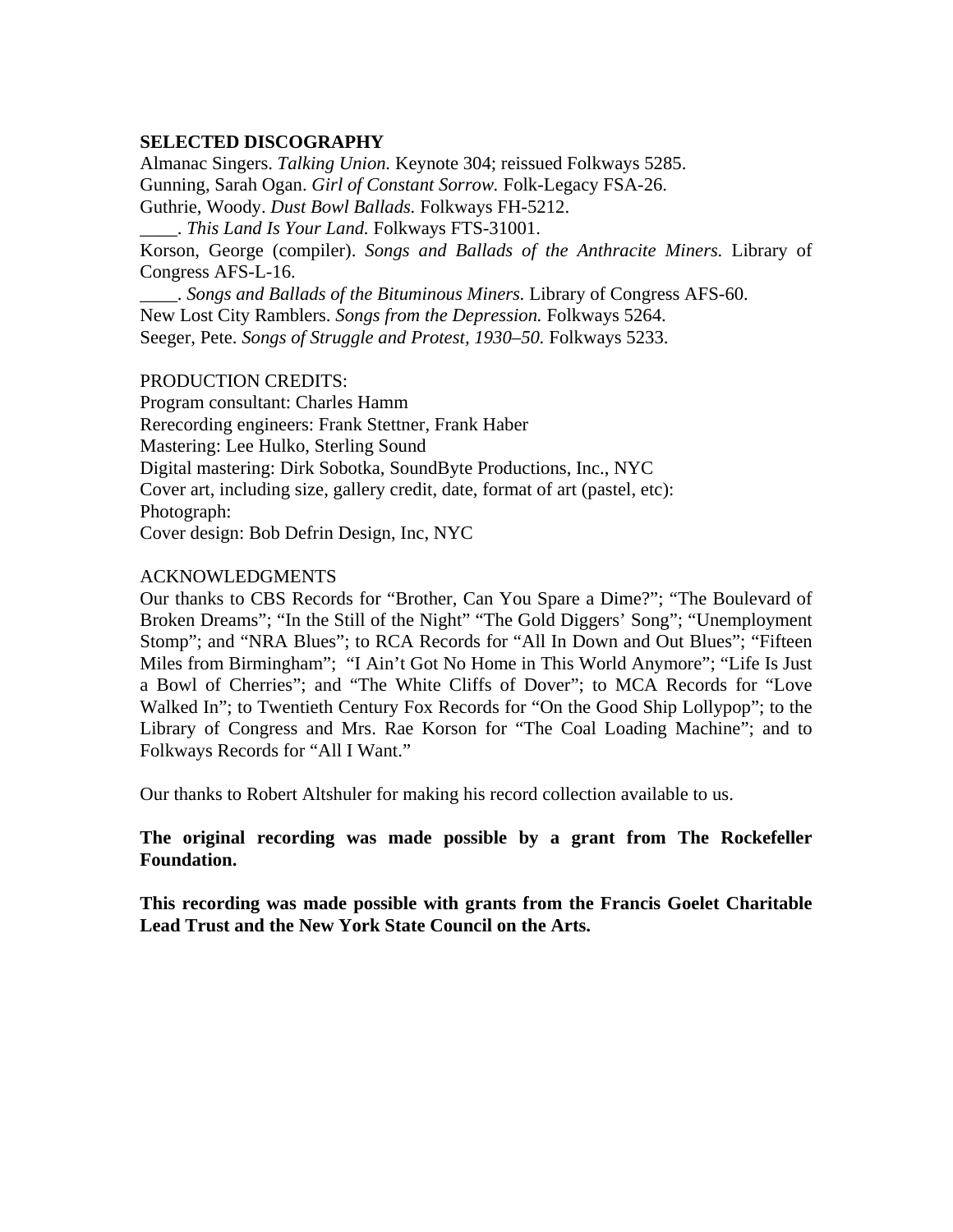FOR NEW WORLD RECORDS:

Herman E. Krawitz, President; Paul Marotta, Managing Director; Paul M. Tai, Director of Artists and Repertory; Lisa Kahlden, Director of Information Technology; Virginia Hayward, Administrative Associate; Mojisola Oké, Bookkeeper.

RECORDED ANTHOLOGY OF AMERICAN MUSIC, INC., BOARD OF TRUSTEES: Milton Babbitt; Emanuel Gerard; Adolph Green; David Hamilton; Rita Hauser; Herman E. Krawitz; Arthur Moorhead; Elizabeth Ostrow; Don Roberts; Patrick Smith; Frank Stanton.

Francis Goelet (1926–1998), Chairman

For a complete catalog, including liner notes, visit our web site: www.newworldrecords.org

!1977 ©2001 Recorded Anthology of American Music, Inc. All rights reserved. Printed in U.S.A.

# **BROTHER, CAN YOU SPARE A DIME? AMERICAN SONG DURING THE GREAT DEPRESSION 80270-2**

## 1 **BROTHER, CAN YOU SPARE A DIME?** 3:13

(E. Y. Harburg and Jay Gorney) (publ. Warner Bros. Music, A Division of Warner Bros., Inc.) Bing Crosby; with Lennie Hayton and His Orchestra

### 2 **THE BOULEVARD OF BROKEN DREAMS** 3:10

(Al Dubin and Harry Warren) (publ. Warner Bros. Music, A Division of Warner Bros., Inc.) Deane Janis; with Hal Kemp's Orchestra

### 3 **LIFE IS JUST A BOWL OF CHERRIES** 3:13

 (Lew Brown and Ray Henderson) (publ. Chappell & Co., Inc.) Rudy Vallee and His Connecticut Yankees

# 4 **IN THE STILL OF THE NIGHT** 3:14

(Cole Porter) (publ. Chappell & Co., Inc.) Glen Gray and the Casa Loma Orchestra

5 **LOVE WALKED IN** 2:41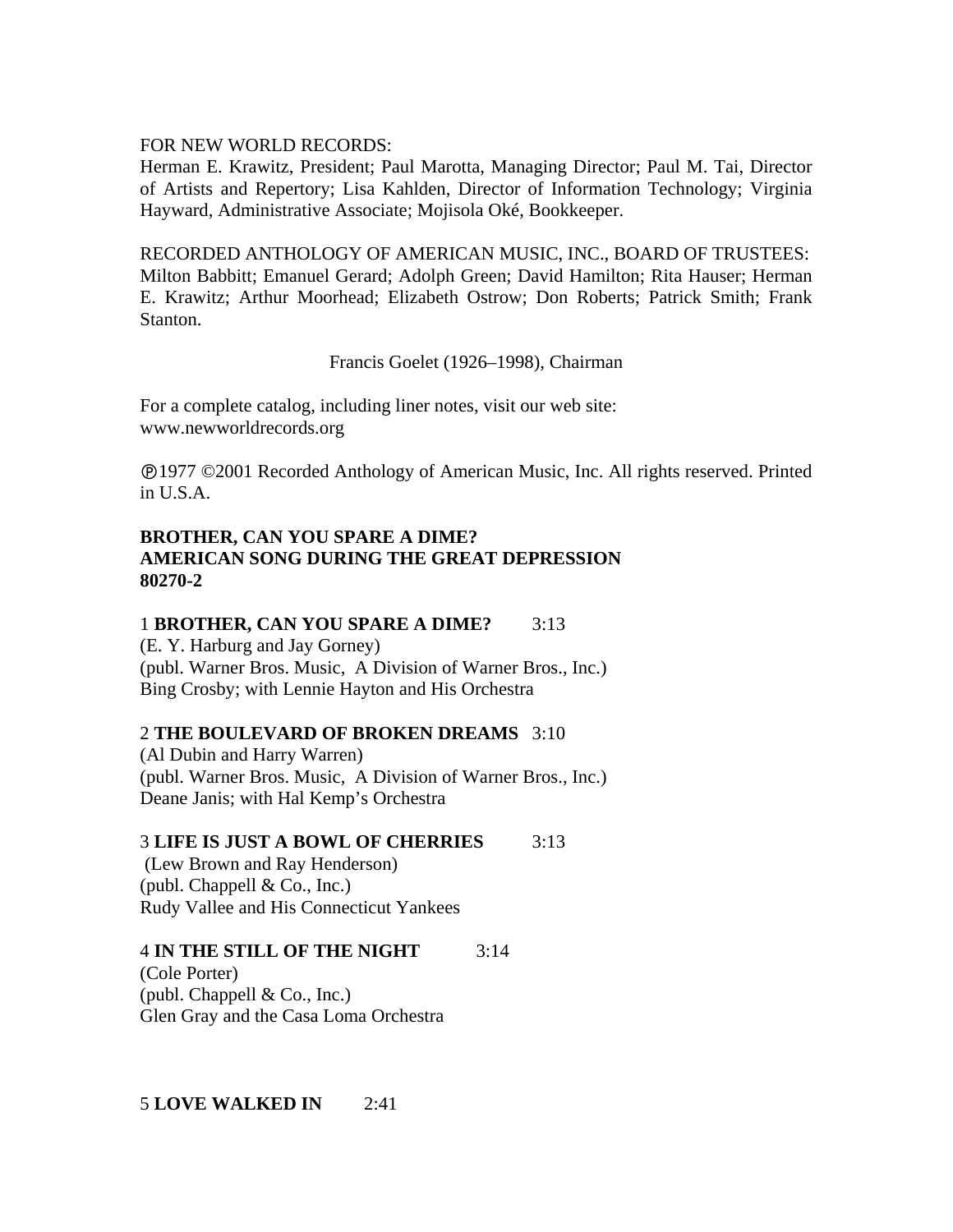(George and Ira Gershwin) (publ. Gershwin Publishing Corp./Chappell & Co., Inc.) Kenny Baker; with orchestra conducted by Harry Sosnik

### 6 **ON THE GOOD SHIP LOLLYPOP** 2:25

(Sidney Clare and Richard A. Whiting) (publ. Movietone Music Corp.) Shirley Temple; with studio orchestra

### 7 **UNEMPLOYMENT STOMP** 2:36

(Anon.) (publ. unknown) Big Bill Broonzy

### 8 **THE GOLD DIGGERS' SONG (WE'RE IN THE MONEY)** 3:13

(Al Dubin and Harry Warren) (publ. Warner Bros. Music, A Division of Warner Bros., Inc.) Dick Powell; with studio orchestra

### 9 **ALL IN DOWN AND OUT BLUES** 2:31

 (David Harrison Macon) (publ. unknown) Uncle Dave Macon

### 10 **FIFTEEN MILES FROM BIRMINGHAM** 2:46

 (Alton Delmore) (publ. Vidor Publications, Inc.) The Delmore Brothers

### 11 **THE COAL LOADING MACHINE** 2:42

(George Korson) (publ. unknown) The Evening Breezes Sextet

### 12 **NRA BLUES** 2:52

(Bill Cox) (publ. unknown) Bill Cox

### 13 **I AIN'T GOT NO HOME IN THIS WORLD ANYMORE** 2:45

 (Woody Guthrie) (publ. unknown) Woody Guthrie

### 14 **THE DEATH OF MOTHER JONES** 2:40 (Anon.)